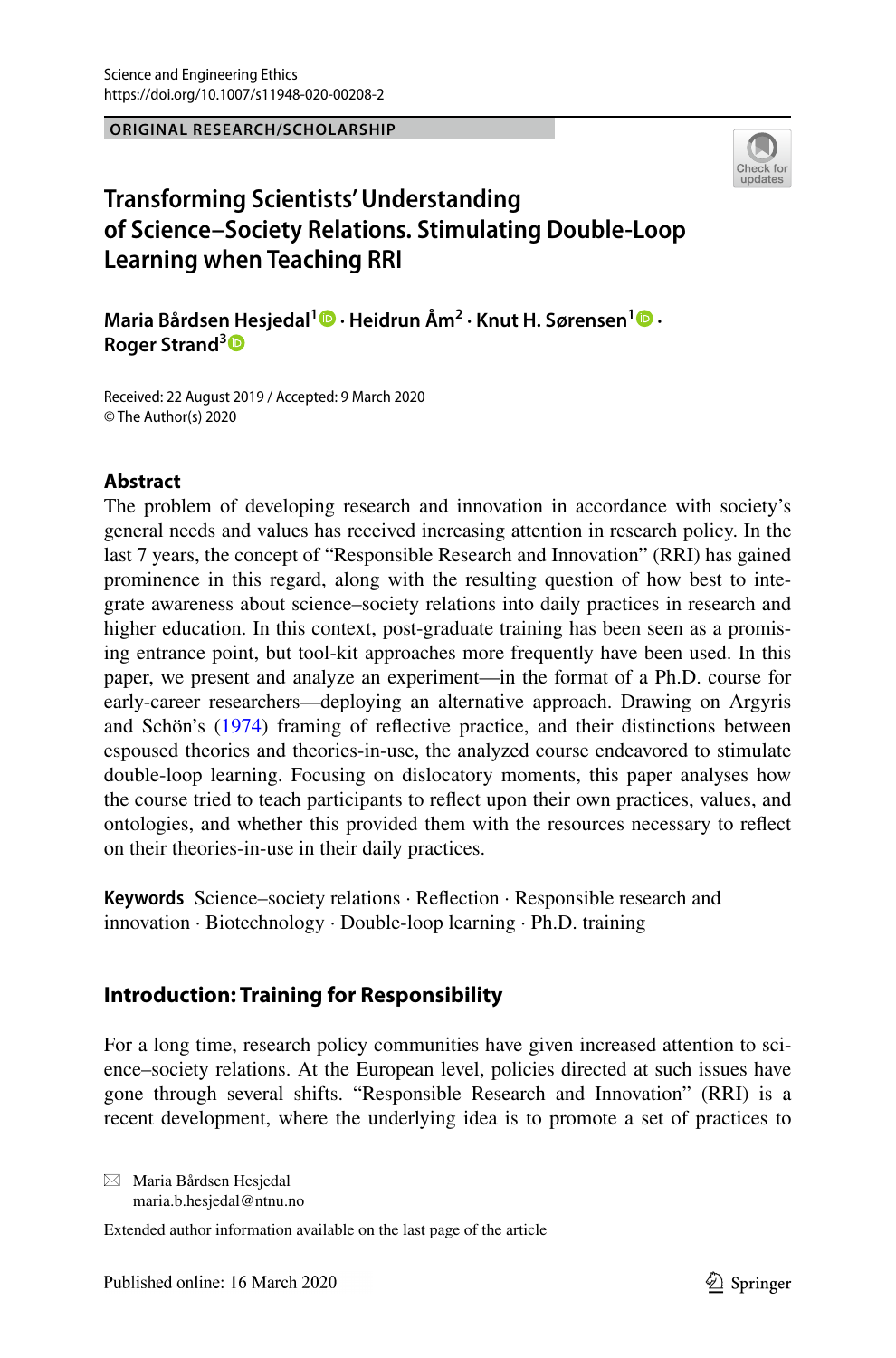help shape research and innovation to respond to society's general needs and values (von Schomberg [2011](#page-19-0)). Considering these policy eforts, we may ask how science–society policies, such as RRI, are translated into practice. There are several approaches and strategies to achieve or "do" RRI. However, translating RRI into practice has proven to be anything but straightforward (Macnaghten et al. [2014;](#page-18-0) Fisher and Rip [2013;](#page-18-1) Owen et al. [2013](#page-19-1); Ribeiro et al. [2016](#page-19-2)). Existing scholarship on the issue points to substantial challenges in aligning RRI policy with research and innovation practices (Solbu [2018a;](#page-19-3) Åm [2019a,](#page-17-1) [b](#page-17-2); Davies and Horst [2015;](#page-18-2) Blok and Lemmens [2015;](#page-17-3) Glerup et al. [2017;](#page-18-3) van Hove and Wickson [2017](#page-19-4)).

In order to amend the situation, there has been a range of RRI training initiatives. Many of these are web-based, ofering what they often present as tool-kits and with instructions for using these tools.<sup>[1](#page-1-0)</sup> The number of such tools has grown at great speed. For example, the website [www.rri-tools.eu](http://www.rri-tools.eu) contains links to more than 1100 descriptions of tools and procedures. Post-graduate research training represents another possible strategy for creating and developing RRI awareness, for teaching RRI skills such as public engagement, and for helping early-career researchers in the natural and engineering sciences to engage with science–society relations to a greater extent (Mejlgaard et al. [2018;](#page-19-5) Bernstein et al. [2017;](#page-17-4) Tassone et al. [2018;](#page-19-6) Heras and Ruiz-Mallén [2017;](#page-18-4) Limson [2018](#page-18-5)). These efforts also tend to employ toolkit approaches to introduce researchers to RRI. In this paper, we present and discuss an alternative approach that aims to nurture sensitivity to important underlying aspects of RRI, such as refexivity and responsiveness with regard to social concerns (Stilgoe et al. [2013\)](#page-19-7). We argue that this alternative approach potentially is a more fruitful way of aligning the intentions behind RRI with research and innovation practices than training in the use of instrumental tools, not the least due to a greater focus on developing refexive skills.

This efort is in part motivated by deliverables from EU projects that point to "a lack of knowledge about how to develop RRI-curricula in HE curricula and about RRI capabilities" (Tassone et al. [2018,](#page-19-6) p. 339; cf. McKenna [2016](#page-18-6); Mejlgaard et al. [2016](#page-19-8)). The EU project EnRRIch has worked with higher-education policymakers to map the links between RRI and policy priorities for teaching and learning in higher education. Teachers' concerns (de Vocht et al. [2017\)](#page-18-7) and adaptions (Okada et al. [2018](#page-19-9)) to RRI in teaching as well as reports from inclusion-oriented deliberations and actions in emerging RRI practices that focus on scientists (de Jong et al. [2016](#page-18-8)) have also received attention. Still, it is not clear how one should teach RRI and what the content of the training should be. This knowledge gap becomes even more apparent when we are concerned with the efficacy of RRI training.

This paper addresses this knowledge gap by presenting and analyzing an experimental 5 ECTS Ph.D. course that aimed to prepare early-career biotechnology researchers for engaging with science–society relations by strengthening participants' ability to refect on RRI challenges and opportunities. The feld of

<span id="page-1-0"></span><sup>1</sup> E.g., EU projects HEIRRI ([http://heirri.eu/\)](http://heirri.eu/), Fit4RRI [\(https://ft4rri.eu/\)](https://fit4rri.eu/), RRI Tools [\(https://www.](https://www.rri-tools.eu/) [rri-tools.eu/\)](https://www.rri-tools.eu/), IRRESISTIBLE [\(http://www.irresistible-project.eu/index.php/en/](http://www.irresistible-project.eu/index.php/en/)), and FOSTER [\(https://](https://www.fosteropenscience.eu/) [www.fosteropenscience.eu/\)](https://www.fosteropenscience.eu/). For other examples, see: [https://www.parrise.eu/other-rri-projects/.](https://www.parrise.eu/other-rri-projects/)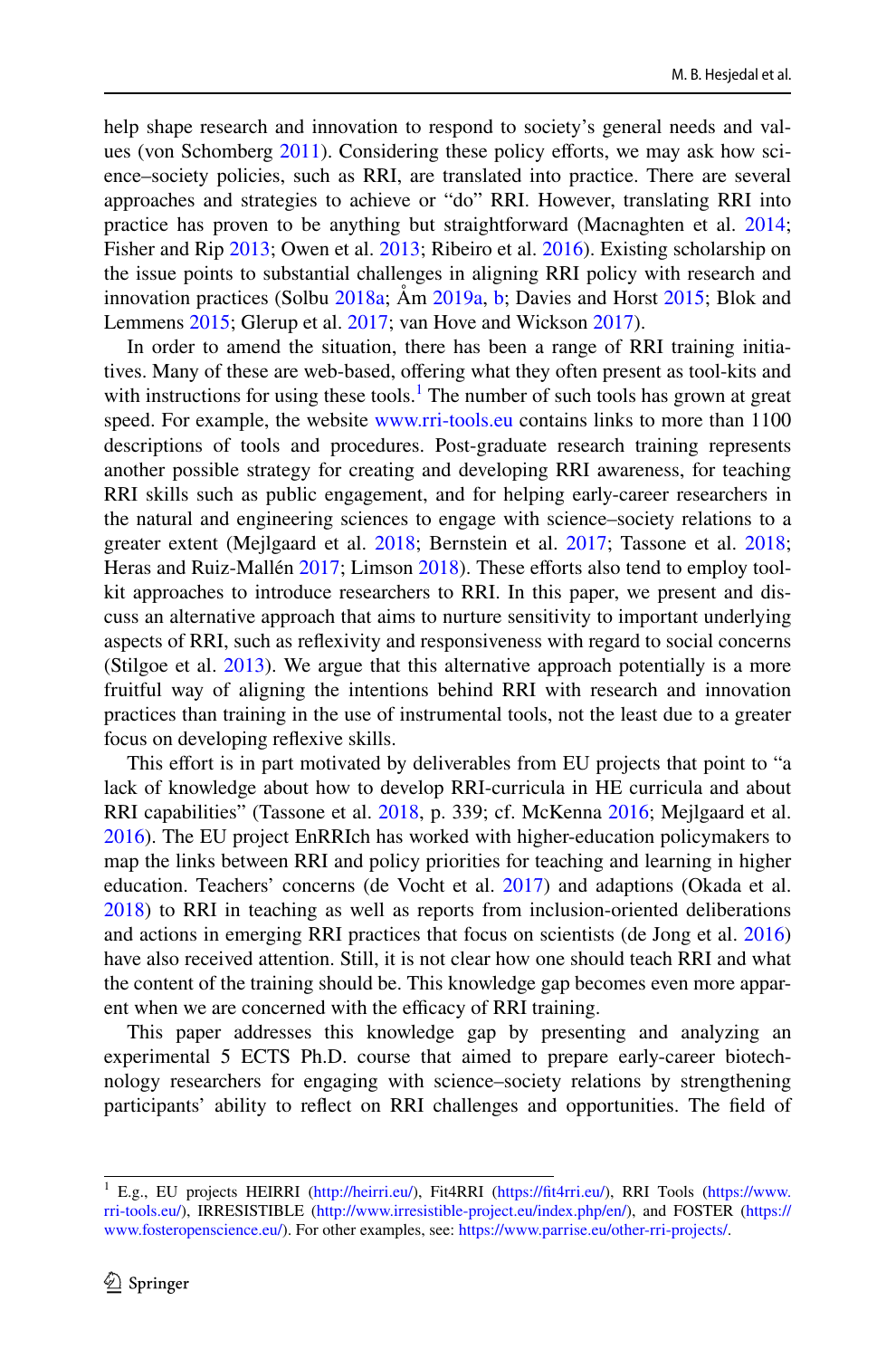biotechnology comprises many disciplines, including biology, organic chemistry, computational modelling and medicine. This research is very relevant to RRI due to its potential for risk and other, potentially transformative efects on society. Consequently, the feld has been given substantial attention in the RRI context. The course ran in Norway during the spring of 2018. Its main underlying idea came from the observation that RRI is based on previous social science and humanities scholarship on emerging technologies (Rip et al. [1995](#page-19-10); Nowotny et al. [2001](#page-19-11); Irwin [2006;](#page-18-9) Felt and Wynne [2007](#page-18-10); Callon et al. [2009](#page-17-5); Felt et al. [2013\)](#page-18-11). This paper highlights the potential benefts of teaching the intellectual background for RRI as a resource for refecting about science–society relationships, rather than mainly focusing on arguments why RRI is needed and how to use tools for doing RRI in research and innovation projects. In this manner, the paper addresses the wider RRI community as well as scholars engaged in training scientists and engineers in ethical issues and science-technology-society concerns.

#### **Challenges of Refecting About Research and Innovation**

Our point of departure is that RRI training can learn much from Chris Argyris' and Donald Schön's work on teaching professionals about refection. In particular, their concept of 'double-loop learning' may be an appropriate and efective guiding principle for RRI training. This is due to the general emphasis on refection as an important goal and a key competence both in the European commission's approach to RRI and in Stilgoe et al.'s ([2013\)](#page-19-7) widely cited framework for responsible innovation. The European Commission (EC) emphasizes what it calls six policy keys that RRI should advance: ethics, gender equality, governance, open access, public engagement, and science education. Stilgoe et al. ([2013\)](#page-19-7) offer a more scholarly oriented alternative that highlights four dimensions of what it should mean to do RRI: anticipation, refexivity, inclusion, and responsiveness. This approach also provides a theoretical consistency that facilitates teaching, compared to the topical articulation of RRI of the EC.

The dimensions presented by Stilgoe et al. originate from a set of questions (product, process, and purpose questions) found in public debates about emerging technologies and new areas of science in the UK (ibid., p. 1570). In their RRI framework, *refexivity* is described as asking "scientists, in public, to blur the boundary between their role responsibilities and wider, moral responsibilities. It therefore demands openness and leadership within cultures of science and innovation" (p. 1571). Stilgoe et al. argue that institutional refexivity is needed in governance and that refexivity at this level means holding up "a mirror to one's own activities, commitments and assumptions being aware of the limits of knowledge and being mindful that a particular framing of an issue may not be universally held". They call this 'second-order refexivity', referring to Schuurbiers ([2011\)](#page-19-12). Stilgoe et al. also propose a set of indicative techniques and approaches to strengthen refexivity, such as focus groups, consensus conferences, and collaboration with social scientists (Stilgoe et al. [2013,](#page-19-7) p. 1573).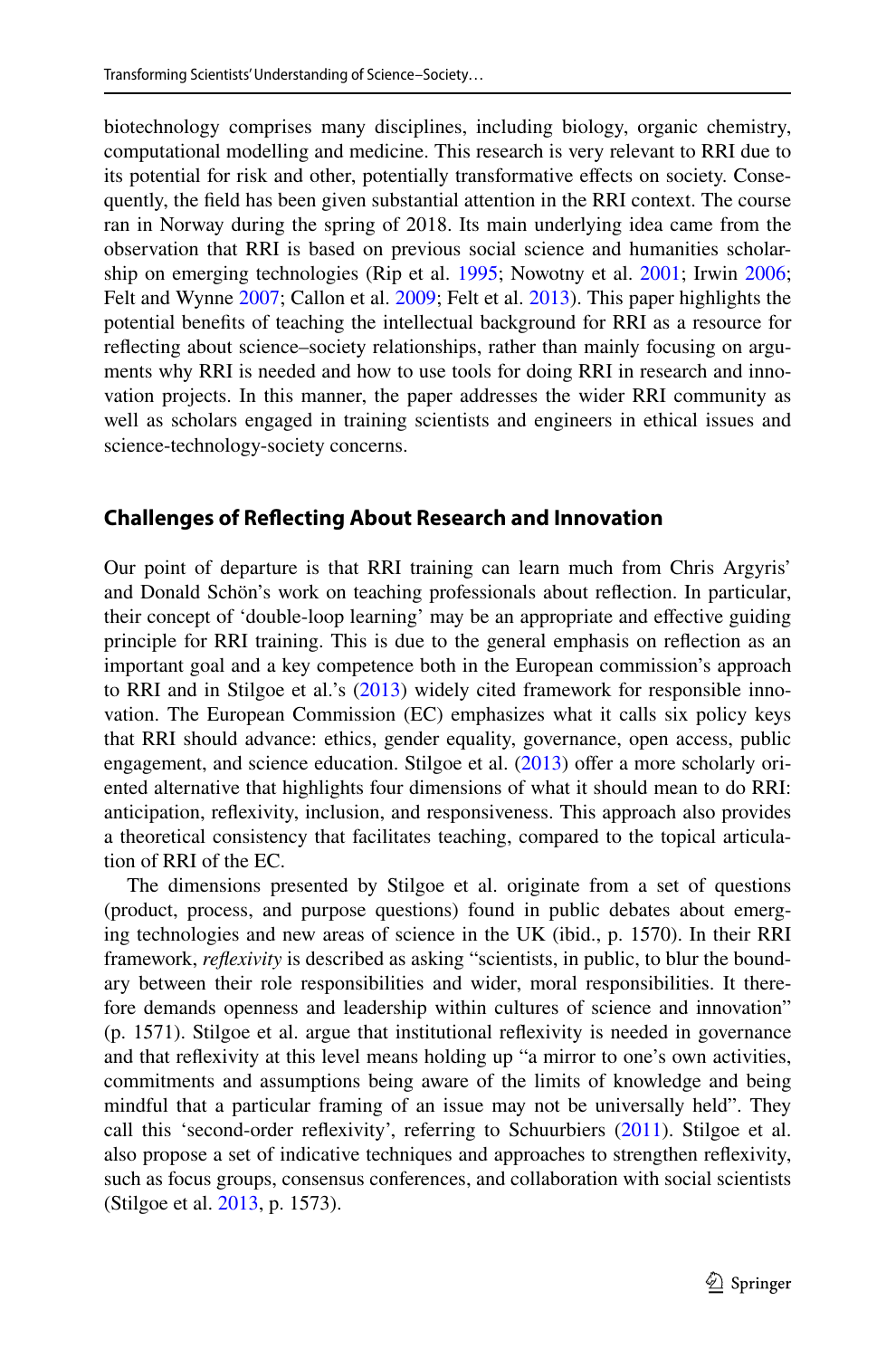When teaching RRI, the challenge then is to find effective ways of developing early-career researchers' refective competence, which arguably is an important basis for addressing other RRI keys or dimensions. For example, Mejlgaard et al. [\(2018](#page-19-5)) fnd that critical refection is "of vital importance when teaching RRI or RRI related issues in higher education" (p. 7), and they identify problem-based learning (PBL) (Wood [2003](#page-19-13)) and inquiry-based learning (IBL) (Hutchings [2006](#page-18-12)) as two promising teaching methods. Importantly, they recognize that

"the aim of RRI is not that students know the specifc concept and terminology of RRI, but that they know how to practice refexivity: that they can interpret their context, think and act responsibly in research and innovation processes, or in other words, that they possess administrative ability" (Mejlgaard et al. [2018](#page-19-5), p. 604).

One may argue that refection has long been a key idea in education. A classic example is Dewey's *How We Think* ([1933\)](#page-18-13). Since then, more has been written on the features and the importance of refection, for example Kolb's ([1984](#page-18-14)) experimental learning theory and cycle, Argyris' and Schön's ([1974\)](#page-17-0) theory of action/ espoused theory/theory-in-use and double-loop learning, and Schön's work on the refective practitioner [\(1983](#page-19-14), [1987](#page-19-15)). These concepts remain central in the feld of organizational learning (e.g., Basten and Haaman [2018\)](#page-17-6).

In more recent research on refection in teaching (Bharuthram [2018;](#page-17-7) Smith and Trede [2013](#page-19-16); Sunderland et al. [2014](#page-19-17); Edwards and Thomas [2010\)](#page-18-15), a common denominator is that scholars caution against having an instrumental understanding of refection. Boud and Walker consider the increased attention to refection and refective practice, warning that

"(a)longside these positive initiatives have grown more disturbing developments under the general heading of refection. They have involved both misconceptions of the nature of refection which have led to instrumental or rule-following approaches to refective activities, and the application of refective strategies in ways which have sought inappropriate levels of disclosure from participants or involved otherwise unethical practices" (Boud and Walker [2006,](#page-17-8) p. 191).

Moreover, as Beauchamp ([2015](#page-17-9)) notes in her literature review of studies of refection in teacher education, refection is a complex concept that should be addressed as such rather than as an educational tool.

The concept of double-loop learning is particularly useful in the RRI context as a strategy to stimulate refexivity. Argyris and Schön distinguish between single-loop learning, which is learning without changing one's mental model of the problem at hand, and double-loop learning, which includes a feedback loop that allows individuals' and organizations' experience to result in reconsideration and revision of the mental model. In this paper, we use their way of framing refective practice in organizational learning (Argyris and Schön [1974\)](#page-17-0) as inspiring learning objectives of RRI-related training but also as a point of departure to assess our teaching experiment.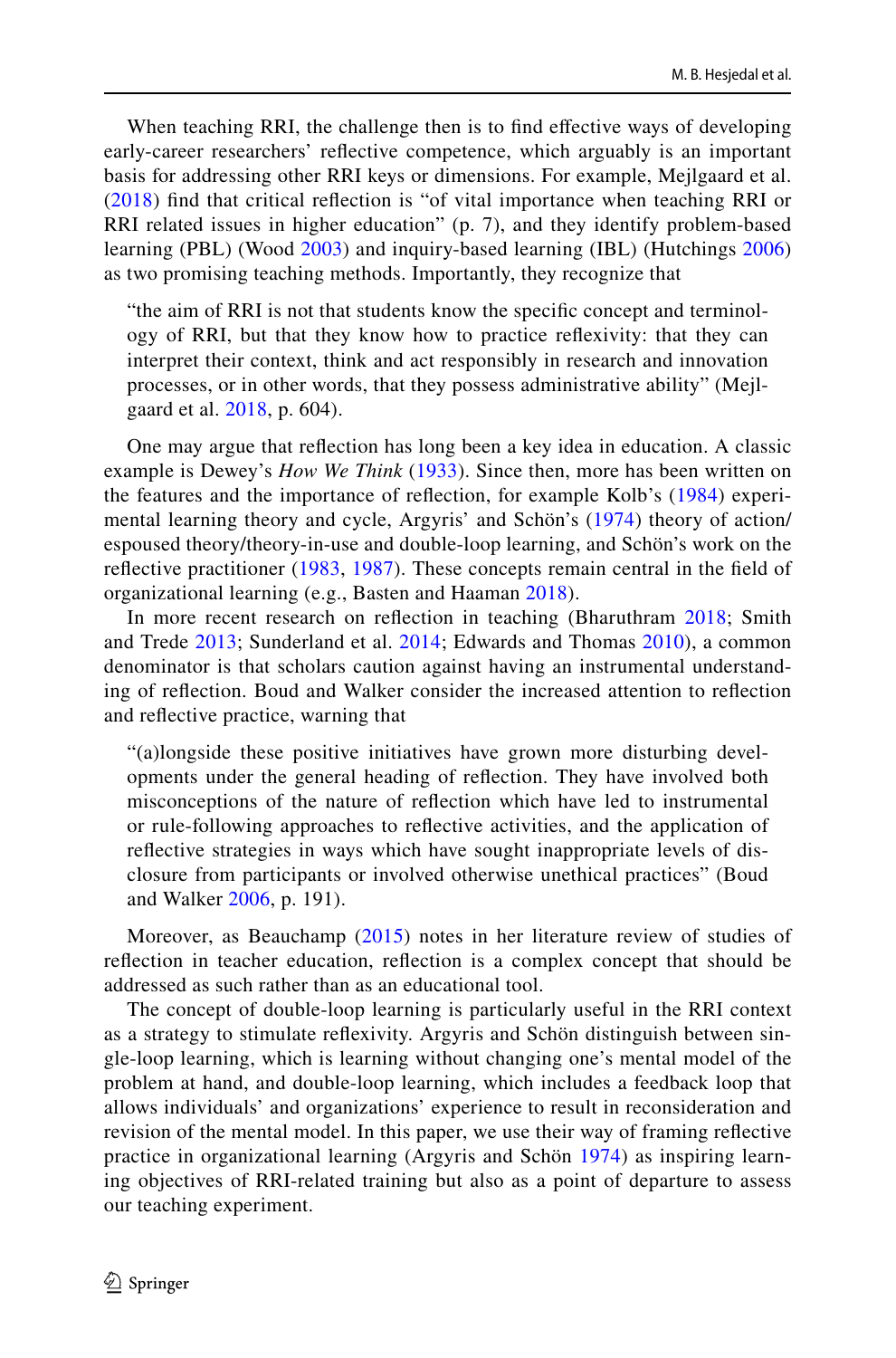According to Schön [\(1983\)](#page-19-14), refective practice is the ability to consider carefully one's actions so as to be able to engage in continuous learning. Thus, as previously noted, refective practice is a key competence to engage with the four dimensions of responsible innovation as outlined by Stilgoe et al. To be sure, scientists (like all professionals) can hardly avoid engaging in some form of refective practice, but—as Schön [\(1983,](#page-19-14) p. 243) argues—"they seldom refect on their refection-in-action" (p. 243), that is, there is little double-loop learning. Consequently, the art of refection is under-articulated and thus remains inaccessible to other people than the individual professional who is refecting introvertly. It was exactly this problem of organizational learning that was a central issue in the scholarship of Schön and Argyris.

An important point of departure of Argyris and Schön's approach is the distinction between espoused theory and theory-in-use. Espoused theories are those that individuals claim to follow. Theories-in-use are those that can be inferred from studying the individual's action (Argyris et al. [1990](#page-17-10), p. 82). For example, instrumental tool-kit approaches run the risk of producing merely an espoused theory (say, of RRI) among its users rather than a theory-in-use. If so, the result is what Argyris and Schön [\(1974](#page-17-0)) call single-loop learning, because the previously existing (non-RRI) mental model of the problem to be managed will remain unchanged and still be the theory-in-use regarding practices of responsibility. In turn, this results in the repeated use of the same approach to the problem of responsibility.

We believe that the overarching ideas and values articulated through RRI policies, such as the dimensions articulated by Stilgoe et al. ([2013\)](#page-19-7)—anticipation, reflexivity, inclusion and responsiveness—require double-loop learning, in the sense that scientists should be trained to refect on their daily practices in the context of RRI as an espoused theory. The training would encourage participants to refect on the differences and discrepancies between espoused theory and theory-in-use, to question both, and in some cases to reconsider and revise the latter. Thus, we did not embark to develop a course that covered all aspects of RRI.

### **Method**

The organization of the Ph.D. course that this paper presents, analyses, and discusses, is outlined in the next section. It was inspired by Argyris and Schön's way of framing organizational learning. However, we did not aim to contribute to the development of their theories or theories regarding the role of refection in teacher education. As previously noted, Argyris and Schön's concepts helped us to shape the course, above all by clarifying the benefts of engaging the participants in the intellectual traditions that informed the understanding of science–society relations of RRI policies rather than presenting RRI as an espoused theory. These traditions were explained in depth. It was an implicit assumption that any exploration of science–society relations entails learning, but the presentation of the intellectual background of RRI was meant also to invite the course participants to reconsider their ontologies: "which resemble passing through a portal, from which a new perspective opens up, allowing things formerly not perceived to come into view" (Land et al.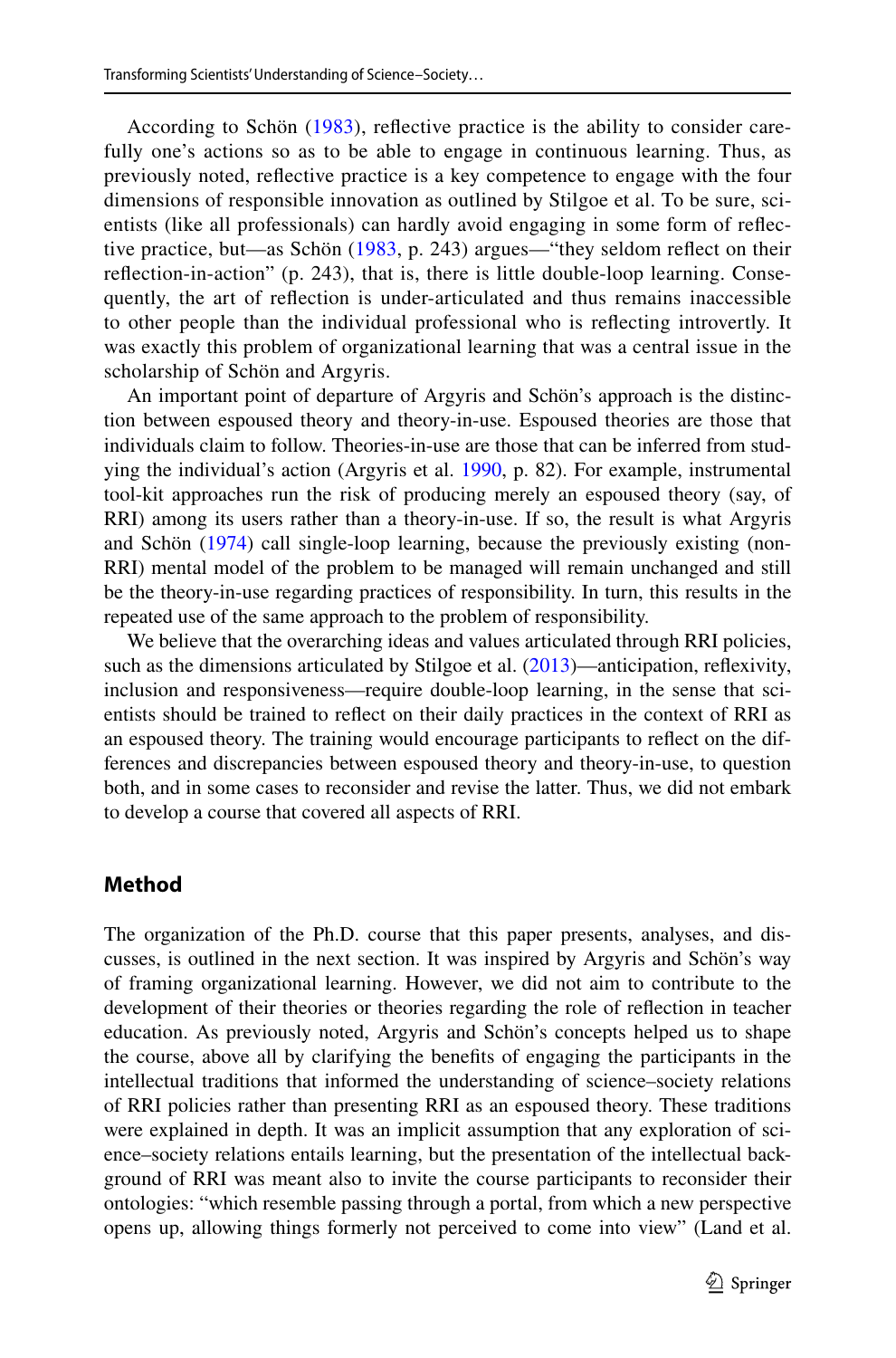[2010](#page-18-16): ix). Arguably, double-loop learning stimulates processes that can lead to a shift from one set of preconceptions of the world to another.

Besides, the course was based on the assumption that RRI does not make sense as a source of refection unless one is familiar with research that shows how development of science and technology is neither pre-determined nor value-free, and unless one understands why engagement with society is called for (Åm [2019b,](#page-17-2) p. 175). A further conjecture was that the participants, all of whom were recruited from the life sciences, were unlikely to be deeply knowledgeable about such research previous to the course. Rather, we believed that they held beliefs closer to the so-called received view of science (Rommetveit et al. [2013](#page-19-18)) as a value-free enterprise of producing objective knowledge. The course was intended as a counter-point to this view.

We analyze whether this effort to stimulate double-loop learning was effective, using data generated through participant observation in the course by the frst author who wrote extensive feld notes. We chose to use participant observation because this allows a documentation of processes and events that cannot be reconstructed with similar validity through retrospective interviews. The second and fourth authors developed and conducted the course but did not collect data during the events. The frst author acted as the lecturers' teaching assistant in preparing group work and in providing feedback on the homework assignment but focused singularly on her feldwork during the course days. After the course, all the authors carefully analyzed and discussed the feld notes and the collected texts. In this, the third author contributed with an important outsider perspective to the analysis, which was conducted as follows.

The frst round of working with the data dealt with ordering what happened during the course and plenary dialogues. The second round of analysis examined participants' articulated refections and categorized discussions, comments, and reactions to the course topics into diferent kinds of expressed refections. In this second round, the analysis focused on moments of disruption or dislocation. This was based on the presumption that early-career researchers frst need to recognize that things could be otherwise in order to refect and question their routine practices in action and to become prepared for disrupting existing orders. 'Moments of dislocation' (Howarth  $2000$ , p. 111; Am  $2019a$ , p. 458) can trigger such recognition.

Dislocatory moments occur when people become aware of discrepancies between their established practices and other practices, views, identities, or organizational policies. Such moments may trigger learning processes that encompass the revision of mental maps, that is, double-loop learning (Schön [1983\)](#page-19-14). For dislocation to happen, RRI-training therefore needs to aim at "ontological transformations that are necessarily occasioned by significant learning" (Land et al. [2010](#page-18-16): xi), unhinging early-career researchers' mental maps about science and society. In the following, we describe how the analyzed course set out to reach this aim.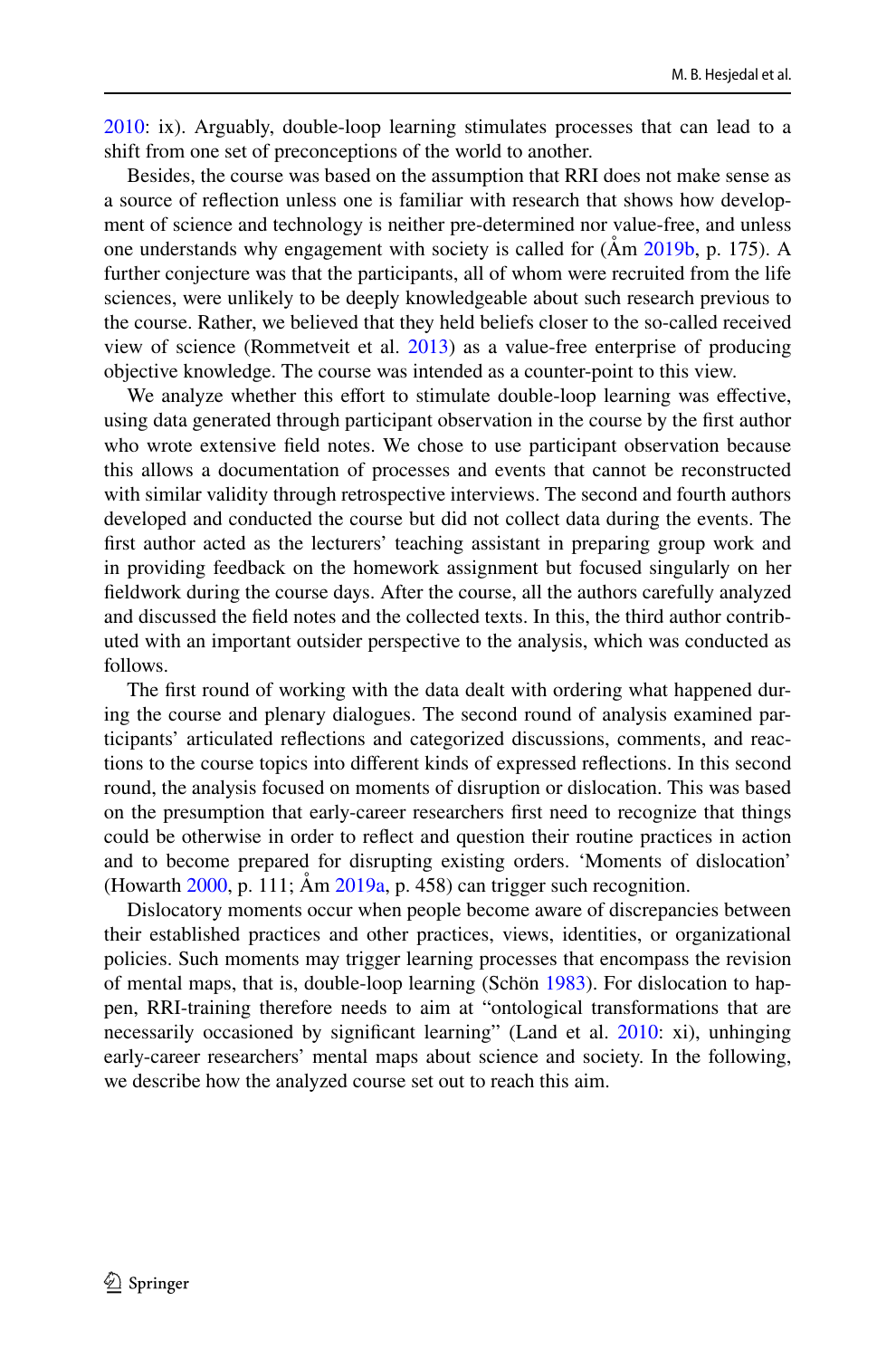### **Course Organization**

As indicated, this paper is an account of a Ph.D. course for early-career biotechnology researchers called "Science, Technology and Society: RRI Course Digital Life Norway", to share the experiences from organizing and running this initiative. The main objective of the course was to enhance participants' knowledge of how scientifc work is intertwined with changes in society and to introduce them to ideas of democratization of science and current international discussions on RRI. The course introduced the body of academic knowledge that according to our reading of the RRI concept underpins it, namely science and technology studies (STS) and the history, philosophy, and sociology of science. The course combined lectures that presented theoretical insights with long group discussions and hands-on exercises that trained participants how to refect in the context of their research projects. Deliberation about RRI as a guide to good research practices was also part of the course. The participants were introduced to the defnition of RRI in EU's Horizon 2020 program, the RRI framework as outlined by Stilgoe et al. ([2013\)](#page-19-7), how this framework has been integrated into policies articulated by the Research Council of Norway, and how research grant applications could be assessed with a view to the way RRI concerns were addressed in the project plan.

The course was ofered through the Centre for Digital Life Norway's Research School (DLNRS). Digital Life Norway (DLN) is a national center for biotechnology training, research, and innovation. The course consisted of two three-day sessions held two months apart, at two locations in Norway during spring 2018. Recruited mainly from DLN research projects, participants came from four cities in Norway. Seventeen biotechnologists participated throughout the course: thirteen Ph.D. students, three postdoctoral fellows, and one researcher. Except for those participants working on the same project, most participants did not know one another beforehand. The participants' disciplinary backgrounds varied from molecular systems biology, organic chemistry, and microbiology, to various kinds of computational modelling, medicine, and environmental toxicology, to chemical neuroscience and microbial biotechnology.

The course was structured through envisioned learning goals for each session that built on each other. The topics of the frst three-day gathering were, in order, interdisciplinarity, "exploring societal dimensions of science", "governance and regulation of biotechnology", "self-regulation and ethical guidelines", "science and innovation policy", as well as "Responsible Research and Innovation in theory and practice". The topics of the second gathering two months later were "co-production of science and society", "transdisciplinarity", "public engagement", "gender and science", "responsibility conditions", "risk, uncertainty, post-normal science" as well as "life sciences and modelling". Thus, the content of the course clearly refected its ambition of focusing on the understanding of science–society relationships that underpins RRI.

In the following, we focus on dislocatory moments that we identifed during this Ph.D. course. When we analyzed the feld notes of the frst author, some moments in the course stood out as showing a change in the participants' expressed perceptions,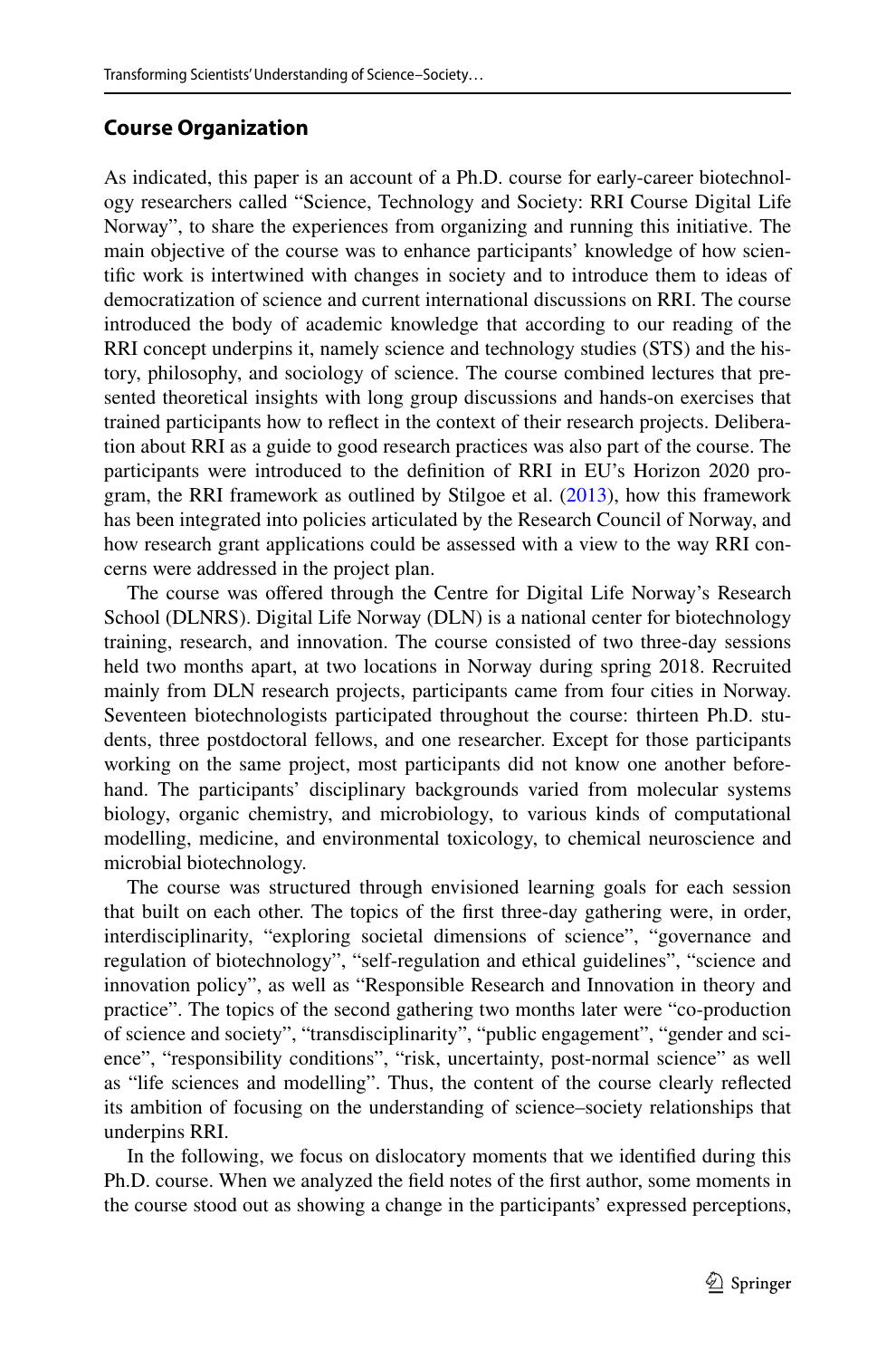thoughts, or opinions of a topic, which suggested new refections and responses by the participants that seemed to refect a shift in their ontologies. We identify tendencies towards double-loop learning and refection-in-action in these moments.

As mentioned above, the analytical focus on such moments was a conscious choice because we wanted to empirically highlight situations in which we observed instances of double-loop learning and/or initiatives meant to stimulate such learning and thus refection-in-action. The selected moments are meant both as concrete examples of the perceived efficacy of the methods used to engage early-career researchers in higher education in science–society relations and as potential demonstrations of refection and double loop learning in practice. To assess whether double-loop learning and refection-in-action took place, we analyzed the selected moments to see if the participants used input from the course to refect on their own practices (theories-in-action) and their understanding of these practices. The moments in the subsequent section are listed in the order in which they occurred during the Ph.D. course.

### **Dislocatory Moments: Refection‑in‑Action**

### **Moment 1: Governing and Regulating Biotechnology. Learning to Take Pluralist Stances**

The envisioned learning goal of the following exercise was learning to take pluralist stances, and the topic of this session was governing and regulating biotechnology. This was during the frst gathering. In advance, the participants had been assigned a set of readings (Baltimore et al. [2015](#page-17-11); Jasanof et al. [2015;](#page-18-18) Sarewitz [2015](#page-19-19); Biotechnology Advisory Board [2018\)](#page-17-12) and directed to watch on YouTube a video debate titled "CRISPR: To eat or not to eat. Debatt om genredigert mat [A debate on geneedited food]" ([https://www.youtube.com/watch?v=x2hKhSJ9qEM\)](https://www.youtube.com/watch?v=x2hKhSJ9qEM). In light of ongoing revisions of the Norwegian Gene Technology Act, we asked them to consider the following question during their preparation for the course: "What is the public invited to comment upon?" Regarding the CRISPR debate, we assigned participants the following task: "Map the arguments in this debate. What are the representatives of civil society concerned about? What are the counter arguments?"

The group exercise resulted in a panel debate in one classroom. The participants were divided into three groups. Each group was assigned one of the following roles: researchers; a network of GMO-free food and Greenpeace activists; and representatives of the relevant industry. The participants were asked to analyze the provided material (public comments from these actor groups derived from media debate and web research conducted by teaching assistants in advance) and then to prepare arguments and statements for a public debate on CRISPR. Each of the three groups should select two representatives to participate in the panel debate (six participants). The remaining 11 participants and the lecturers comprised the audience; after the panel presentation, the audience asked questions of the six panel participants.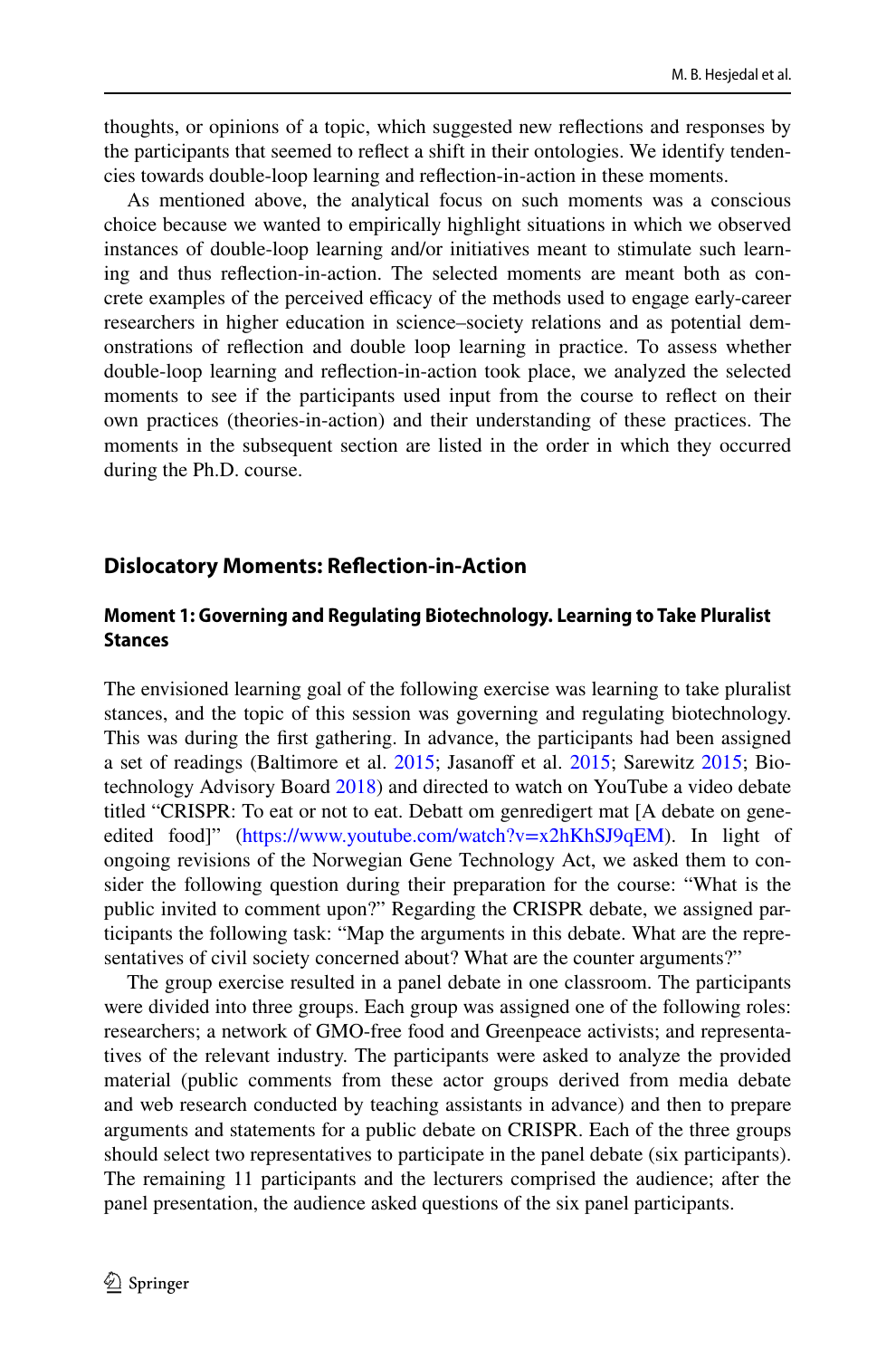The participants valiantly endeavored to convince the others that their assigned view was the best one. Even though some of the participants enthusiastically embraced their assigned roles from the beginning, exaggerating the assumed views, the longer the debate went on, the more the participants seemed genuinely to try to argue their designated points of view. After the debate was over, one of the participants who had been placed in the Researcher group defending the CRISPR technology told the class that "I have to clarify that my position in this panel is not my personal point of view, and I [personally] don't agree with what I just said [in the debate]. It pained me to defend this point of view." Some of the others also reported that they had found it hard to defend the position they had been assigned.

Focusing on taking pluralist stances contributed to starting the process of refection on science–society relations amongst the participants. Having to spend time to familiarize and then defend someone else's point of view is a frequently used technique. It was interesting to see how most of the participants became so engaged in the discussion defending someone else's view that they afterwards felt the need to clarify that this was not their personal opinion.

### **Moment 2: Engaging in the Broader Context of Your Work: Meeting with the Director of Digital Life Norway**

The second dislocatory moment came during a meeting with the director of the national Digital Life Norway (DLN) center. Before he arrived, there was a session on the topic "Science and policy: where does the money come from and why do they come?" The session on regulation and funding highlighted the co-production of science and society. In particular, the session aimed at increasing participants' understanding that research is part of a larger context and intertwined with other stakeholders' goals. The aim of the session was to help participants grasp the importance ascribed to science and innovation in Norwegian politics today, and to increase their understanding of the mandate Norwegian policymakers give to research actors. It was considered important that early-career researchers are aware of what society wants from funding research. After a lecture based on Gibbons' ([1999\)](#page-18-19) 'new social contract' and Vermeulen's ([2009](#page-19-20)) work on 'making big science', the director of the DLN held a presentation about the center. Beforehand, participants were required to read the RCN's research policy document underlying the establishment of the DLN and to prepare questions for the visitor.

The frst question came only a few minutes into the director's talk. The participants asked the visitor many important and challenging questions that were critical to DLN, and they were deeply engaged in the discussion. In this example, we traced double-loop learning from the kind of questions the participants asked as well as from the context and refections they ofered in explaining their questions. Questions included, for example, who the stakeholders were that DLN was supposed to engage with; what "Digital Life" really signifed; what was meant by 'transdisciplinarity' in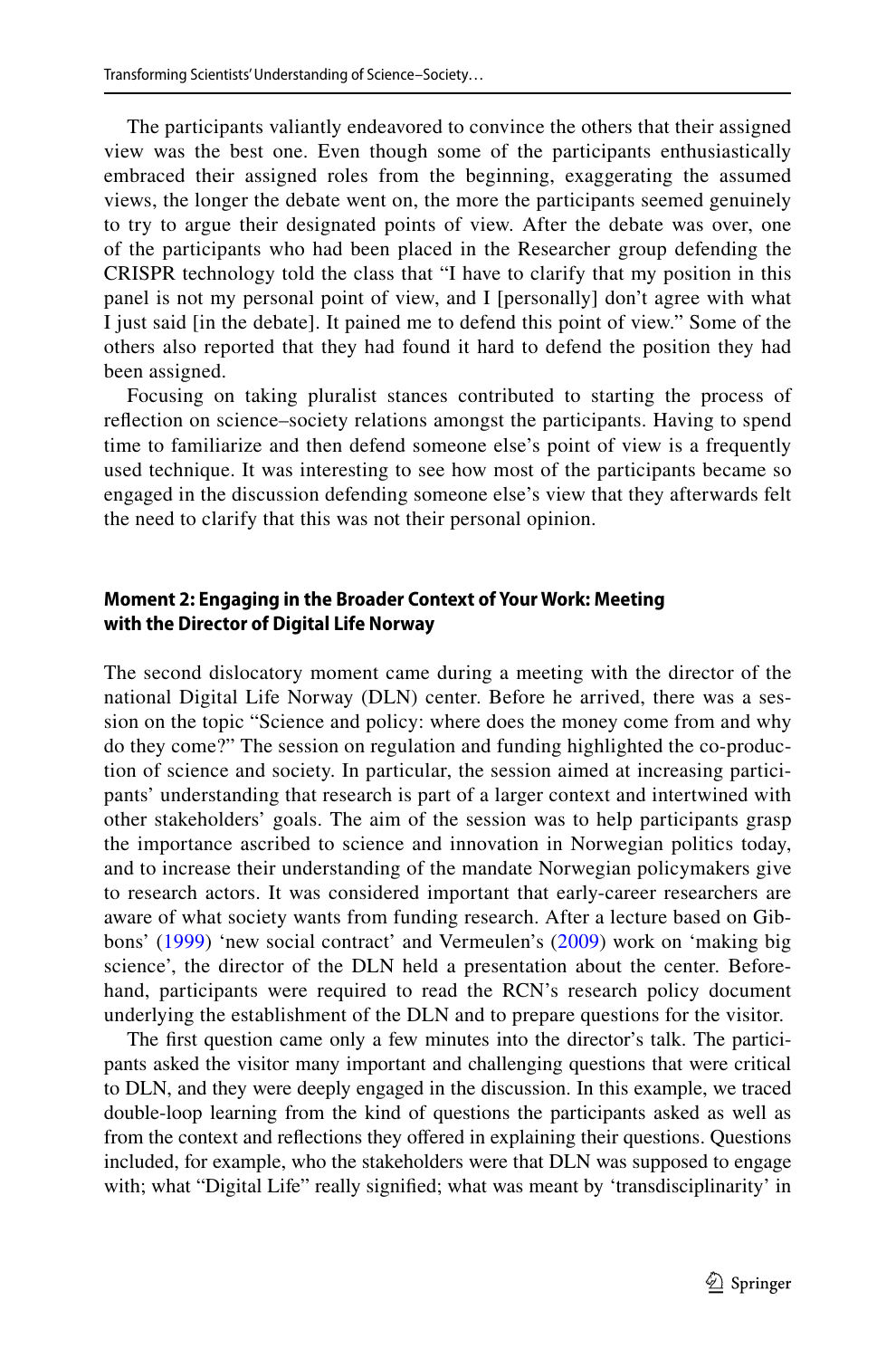the policy document and how this was supposed to be achieved; and how inclusive the center should be in terms of accommodating new biotechnology projects.

We interpret this as evidence of double-loop learning because we observed that the participants asked questions that prompted the director to refect on his espoused theories. These happened to resemble the espoused theories, which the students discovered that they used themselves at the beginning of the course. Through these questions, the participants raised important issues regarding the wider implications of Norwegian biotechnology, applying course literature, and adding a higher level of refection than we previously had seen in the course.

#### **Moment 3: ELSA Issues. Getting Others' Views on Your Project**

The third dislocatory moment happened during a group exercise on Ethical, Legal and Social Issues or Aspects (ELSI/ELSA). As a preliminary step to the exercise, the participants listened to a lecture that aimed to provide an understanding of where RRI was coming from, such as the previous policy program of ELSI/ELSA. The lecturer argued that an activity is not necessarily responsible just because there has been engagement with risk assessment, ethical issues, or technology assessment. 'Responsibility' should signify wider concerns.

After this lecture, the participants were divided into four groups to discuss the projects they were working with, in separate rooms. First, the participants were to take three minutes to explain their project to the others in their group, and then the group was to spend fve minutes identifying and discussing possible issues of concern in the project before moving on to the next. The point of the exercise was to utilize and underscore the fact that the participants were publics to each other's specialized projects. During this discussion, and unlike previous exercises, all the groups closed the doors to the rooms they sat in. We interpreted this as a sign that they wished to discuss these matters in peace and quiet, without anyone else listening.

After the exercise, the groups reunited and presented a short plenary summary of their discussions. Interestingly, we observed that several participants were surprised about how the others in their group regarded their project. One participant commented that "I never knew there were so many problematic aspects of my project!" At the end of the course, one participant commented that this exercise had been the most signifcant group activity because she received crucial input with perspectives on her project that she had not considered before. Such experiences indicate an increased awareness and understanding that the public may interpret a project significantly diferent from the participating scientists. Thus, the lesson was that the task of identifying concerns should not be done only by those undertaking the research. Such engagement should also involve actors with other interests and points of view.

#### **Moment 4: Discussing "Something" Learnt**

At the beginning of the second gathering of the course, after a break of two months, the participants were asked how they experienced the aftermath of the frst gathering. Several participants described feeling that they had learnt something important.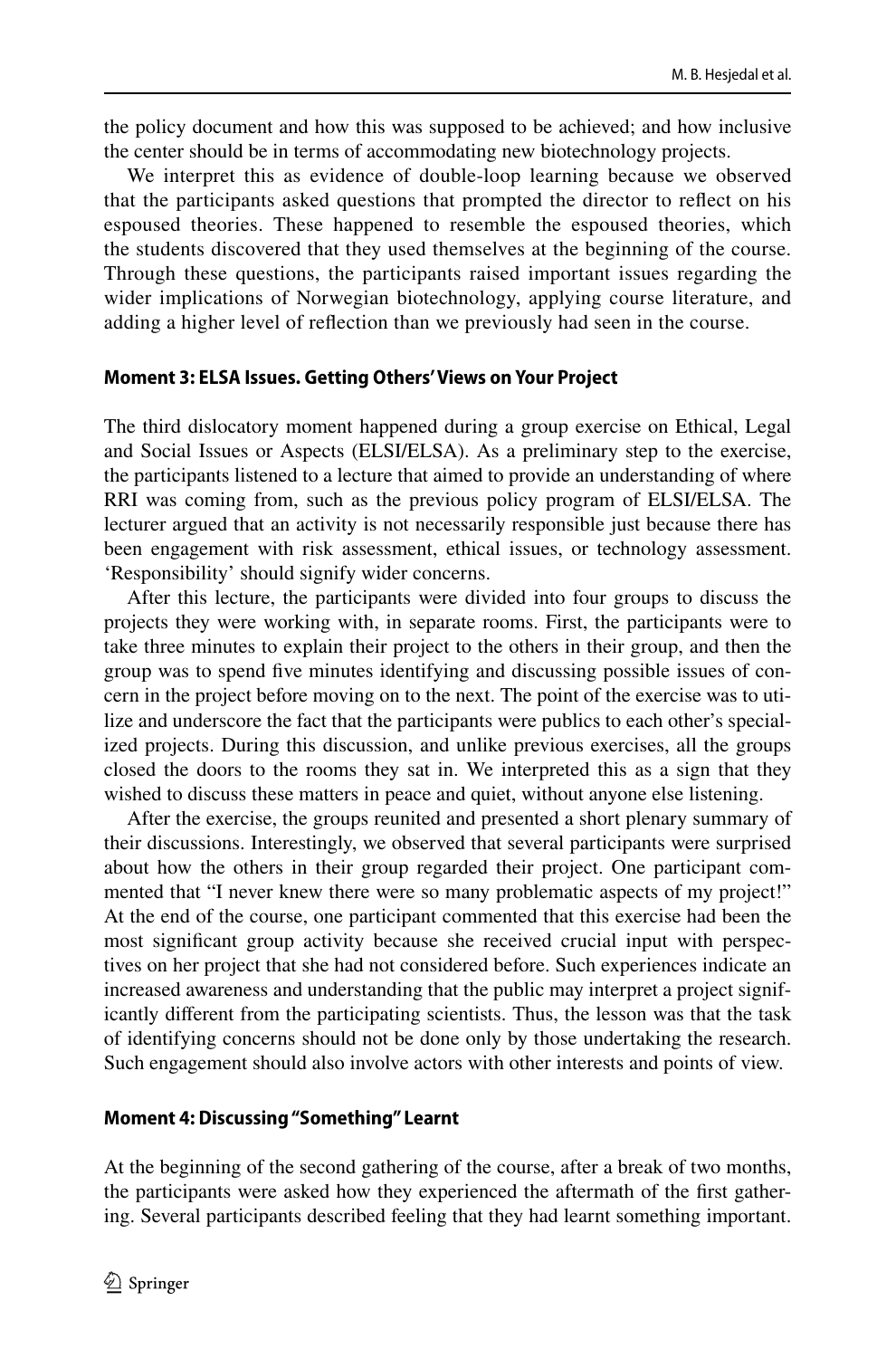The challenge was to articulate what this 'something' was. They said that they had been unable to describe to their colleagues at home what they actually had learnt during the frst gathering. One of the participants said that "I have tried to explain to people what I've been doing for three days. It's been difficult. I want to go back to the lunch discussions [at the department] and quietly ask some questions [about how and why we do things]."

The problem of fnding the right words to describe what was achieved by taking the course re-occurred in the refection notes that the participants wrote on the fnal day. One of them wrote that "It is difficult to put into words the learning outcome. I feel that I have learnt a lot about RRI, and this has changed and infuenced my mindset regarding my view of science. But it is difficult to put into words." Another participant expressed that "After the course, I still feel RRI is hard to grasp, but a lot of new thoughts have come up. When we have discussed the theories, I follow [along], and have also been able to participate in some discussions. But I don't think I can explain this [RRI] very well to others". The challenge involved in learning how to communicate in an interdisciplinary manner what was important lessons from the course was noticeable and probably also constituted a useful experience for the participants. Developing a shared language for thoughts and refection is essential for good discussions. We provided the participants with some relevant concepts such as co-production, technological determinism, technological fx, and value pluralism, but we are not sure that participants integrated them in their vocabulary by the end of the course.

#### **Moment 5: Homework**

At the end of the frst three-day gathering, the participants were given a two-part homework assignment. First, all seventeen participants were asked to draw a map of relations identifying the actors, ideological context (promises, visions), conceptual frameworks, disciplines, funding institutions, regulations, instruments, and other relevant aspect of their Ph.D./research project. In the second part of the homework, the participants could choose one of six assignments. Five chose to send comments to the public hearing on the proposed revisions of the Genetic Engineering Act; one wrote a newspaper commentary on her research; one analyzed the gender balance in her research environment, one group working on the same project planned a RRI workshop; and two participants sought input on transdisciplinary workshop tools that they tried to implement in their project.

On the frst day of the second gathering, the participants presented their homework and their refections. This day, the lecturers' response method was to give input on relevant topics as they emerged from the presentations. Based on a review of the homework, lecturers had prepared concise input on the following, emerging themes and concepts: co-production, transdisciplinarity, public engagement (who is the public?), and science communication. From the maps of relations in the participants' presentations it was clear that many of the participants struggled with considering the broader context of their project. Most of the participants focused on human actors and gave less priority and attention to the contexts that infuenced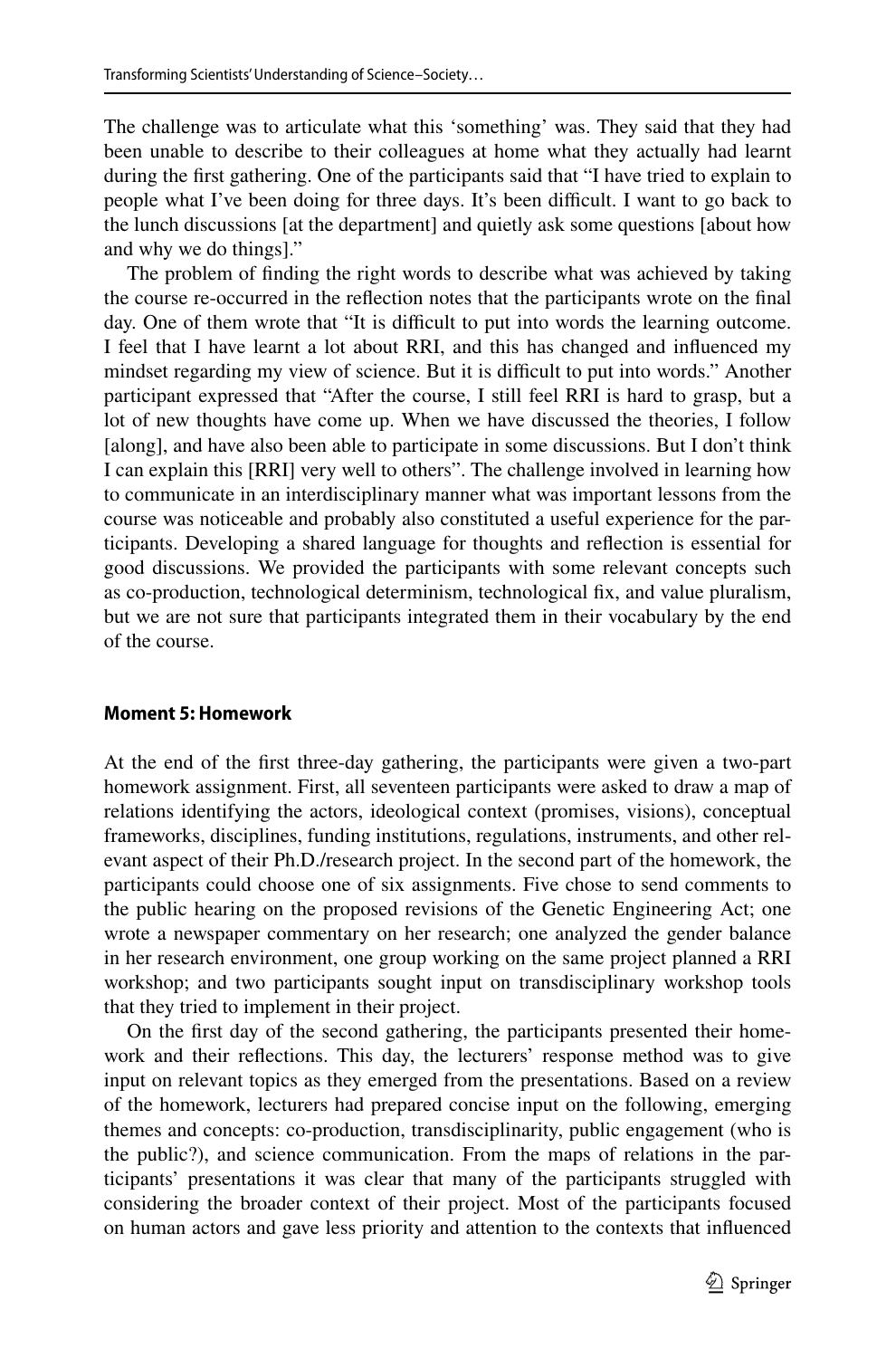their projects, such as value systems, widespread beliefs or ideologies, funding and regulations. However, some of the participants excelled in this task. They had done a solid efort and presented complex maps that included both human and non-human actors, including political, ideological, and environmental contexts.

We consider the homework presentations important because they, along with the review of the relational maps, led to a discussion of what a relevant context might be. Several participants commented that they had not thought that ideology, values, underlying principles, and their discipline should be indicated on their map. This event challenged each participant to critically review her or his own map while considering the maps of the other participants and refecting upon what could be improved. This event was also an example of how to teach another way of thinking, involving other aspects and actors outside of what is often seen as the "purely scientifc" aspects of a research project.

#### **Moment 6: Imagining Desirable Futures**

The sixth dislocatory moment occurred during a group exercise about imagining desirable futures. As a starting point for the exercise, the participants heard a lecture about responsibility conditions, followed by an extensive plenary discussion about transparency in science. Then they were introduced to the concepts of risk, uncertainty, and post-normal science as a background to learn about the concepts 'risk society' and 'refexive modernization'. The participants were split into four groups and asked to discuss and propose frst probable and then desirable futures. "How should the future (of science) look in 30 years?" After the group exercise, all groups presented in a plenary their desirable futures. Most of the groups used as their starting point what the world looked like 30 years ago. In the ensuing exchange, it became evident that the groups had struggled with proposing desirable futures. Rather, they tended to discuss only *probable* futures. A few participants also expressed thoughts such as "there is no point in discussing this because we don't know what will happen anyway."

During the group and plenary discussions, we observed that the participants struggled to negotiate the meaning of the desirable versus the probable. The following exchange is from one of the groups where two participants were discussing what role science should play in a desirable future. One of them asked "Are we talking about probable or possible futures? When you say that we are more tied to devices—do we wish this?". The second participant answered "Yes!" To this the frst participant replied "Oh! That's not desirable for me". Another example of the way probable and desirable outcomes were negotiated was the following exchange about the future organization of a desirable research system. One participant argued that "I think it will be more interdisciplinary" while another objected that "This is about desirable futures".

The lesson was that what some fnd desirable may not be desirable to others. On an intellectual level, this was not a new insight to the participants, which they demonstrated in the discussions before this group exercise. However,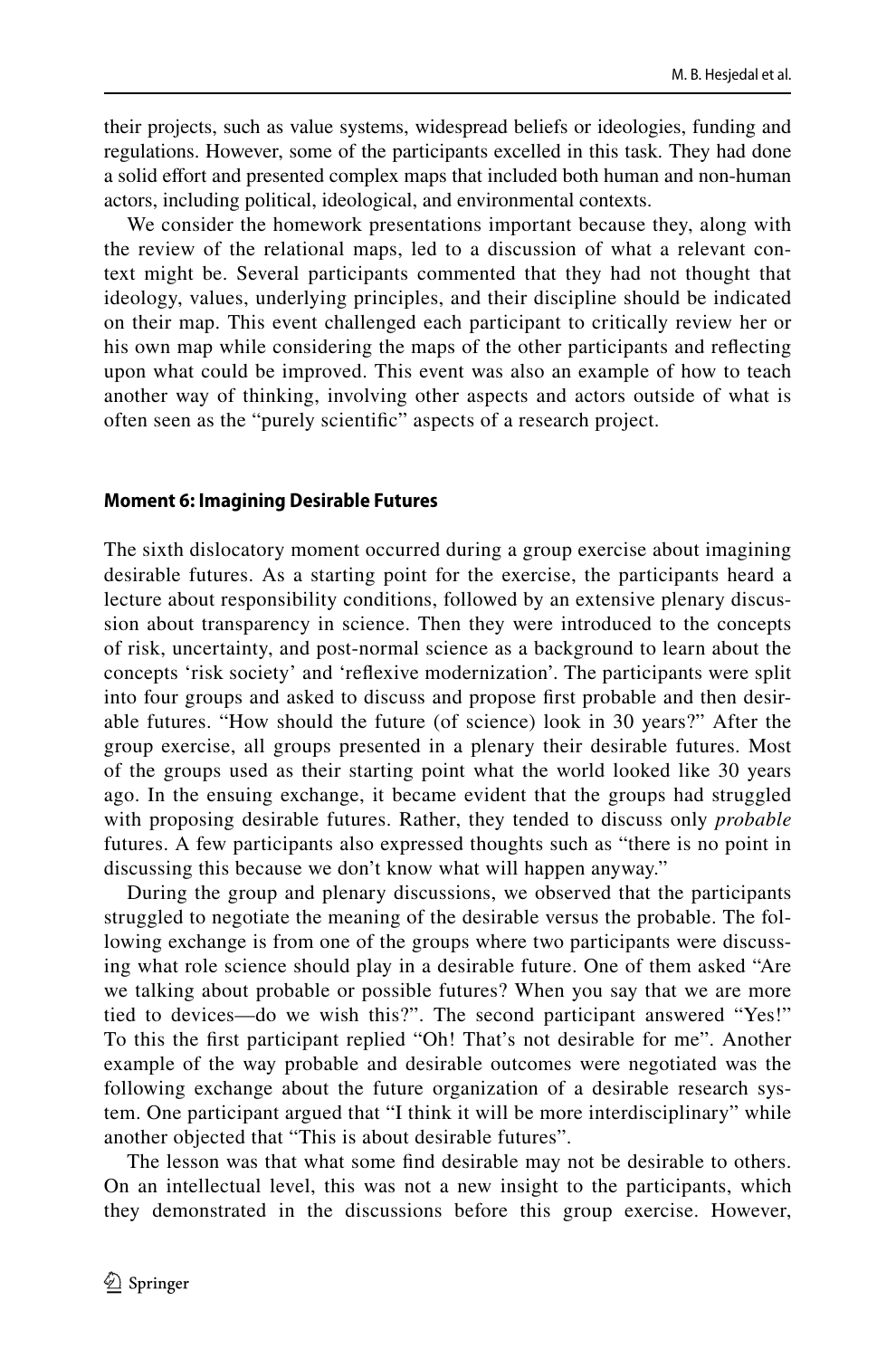experiencing in practice that they did not agree with one another about the features of a desirable future for research policy and the university system seemed to surprise the participants a great deal. Thus, we observed that it stimulated their refection-in-action and their double-loop learning in practice. Apparently, the participants improved their understanding of how values and priorities infuence political as well as scientifc decisions, recognizing that the future is not pre-determined but a result of conscious choices. Hopefully, this helped some of the participants to adjust their priorities and their normative ideas about what science should be.

#### **Moment 7: Discussing the Use of Models in Science**

The seventh and fnal important development took place during the fnal day of the course. It exemplifes how the course challenged the participants' perspectives in order to foster double-loop learning, in this case through a session on the use of models in science. This session involved one individual exercise and one group exercise, followed by an extensive plenary discussion about the use of models. The goal was to raise issues with the traditional reductionist understanding of models; in particular by showing how representation is closely connected to intervention. This was meant as an invitation to refect about how science does and does not afect society. The discussion revolved around what models scientists use as well as what models can teach their users.

The individual task asked participants to describe the biological question that their projects wanted to answer and their models for researching this. After a discussion about these issues, they were challenged to come up with reasons why the models they use in their project (1) do not represent reality, (2) will almost certainly be irrelevant, and (3) tell little about the questions that they are asking in their projects. Through these provocative statements, they were invited to refect about potential weaknesses of their models and how such problems might afect their research.

The feld notes from the discussion show that—although highlighting what they saw as a necessary reduction of complexity in models—quite a few of the participants did not think about models as intervening in but as representing reality. Thus, they assumed that they would be able to know how their problem-world worked when all parameters and variables were considered. A participating microbiologist, reacting to a comment by one of the lecturers that we cannot know all the parts of the world separately and then put them together, said that "this is just limited by our capacities, such as data power, storage and time. This will evolve."

During the discussion, however, other refections emerged. One participant commented about his own work that "The sample sizes are too small. And we use predefned assumptions". Another participant, also relating the topic to his own work, argued that "Stem cells are too simplistic. What would happen if we used a dead body [other than the one we are using], not a man 42 years old? We think that the brain structures are similar [across bodies], but this is not always the case." This was followed up by a participant's more general comment on models.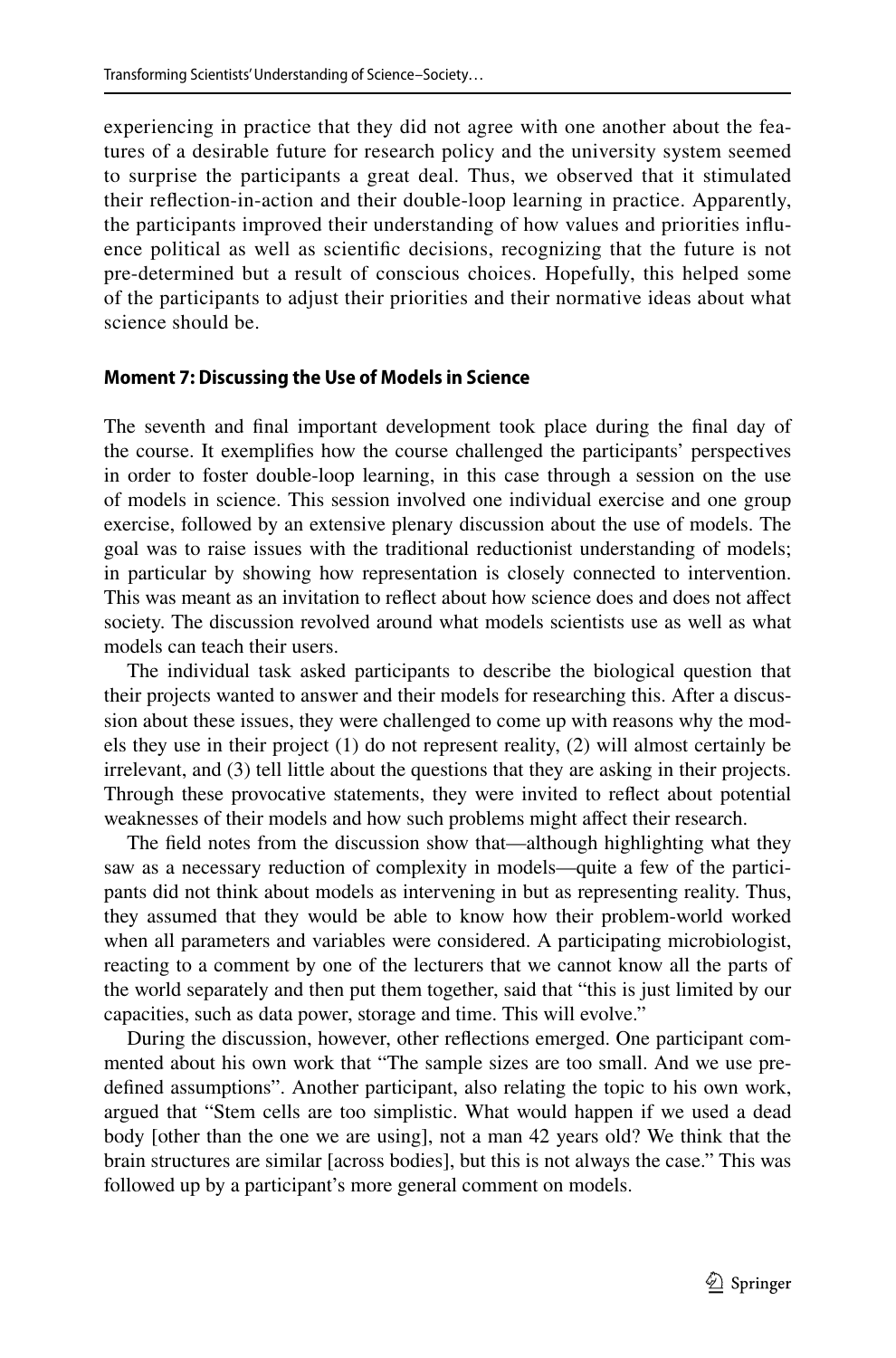"My frst point is: It's just models. It's the current view of biotechnology. In the models in my project, we assume a stable state. But there are more than three hormones in [the animal we study]. They don't only have one temperature. These are difficult things to test in an experiment. Therefore, we are guessing on parameters. Nature is complex".

Toward the end of the discussion, another participant also commented on the diffculty of managing complexity. "Our models are simplistic. The liquid composition is not exactly as it is—it is fundamentally fawed."

These quotes represent only some of the participants' refections on their use of models and on what models may and may not tell us. They exemplify double-loop learning through the emerging reconsiderations of their ontologies or their epistemological assumptions as the participants challenged their own models and saw them in a broader context. From this perspective, they assessed what models actually can tell about the relevant physical world.

The quotes also show how the participants' perspectives changed and their willingness to critically discuss and assess the use of models in science. This does not mean that everyone agreed with a critical perspective on models. However, after the discussion, several participants refected upon these diferent perspectives, saying that for them, this was a new way of thinking about the use of models in science. Thus, the seventh dislocatory moment demonstrates the importance of creating arenas for discussion of and refection on topics that often are not addressed in everyday research practices. In turn, as we saw, such situations invite consideration regarding participants' scientifc practices, their theory-in-action, rendering change possible.

#### **Discussion: Assessing Double‑Loop Learning Eforts**

Biotechnology is a heterogeneous feld of researchers from many, often neighboring disciplines. This was refected in the participation in the course, and the discussions and some of the group work showed that developing an interdisciplinary understanding between presumably close felds can be both challenging and benefcial. Given that people tend not to see what is surprising in practices that they consider "the normal way of doing things", engaging with others as they did during the course helped the participants to see "what [she/he] ha[s] worked to avoid seeing" (Schön [1983](#page-19-14), p. 283). Thus, the interdisciplinary situation of the course and the plentiful opportunities of the participants to be the others' publics potentially introduced fault lines (Traweek [2000\)](#page-19-21) in the discussions that took place. These fault lines were helpful in facilitating double-loop learning.

The course goal was for participants to be able to engage in broader debates surrounding their research, to address social, ethical, political, and economic aspects of their work, and to critically refect on the R&D system and to take part in initiatives for its improvement. Thus, refection played a crucial role in the course with the intention of facilitating double-loop learning. This was the underlying curriculum of the sessions. Moreover, for many of the participants, this was the frst time they learnt about biotechnology from a social science point of view, which introduced an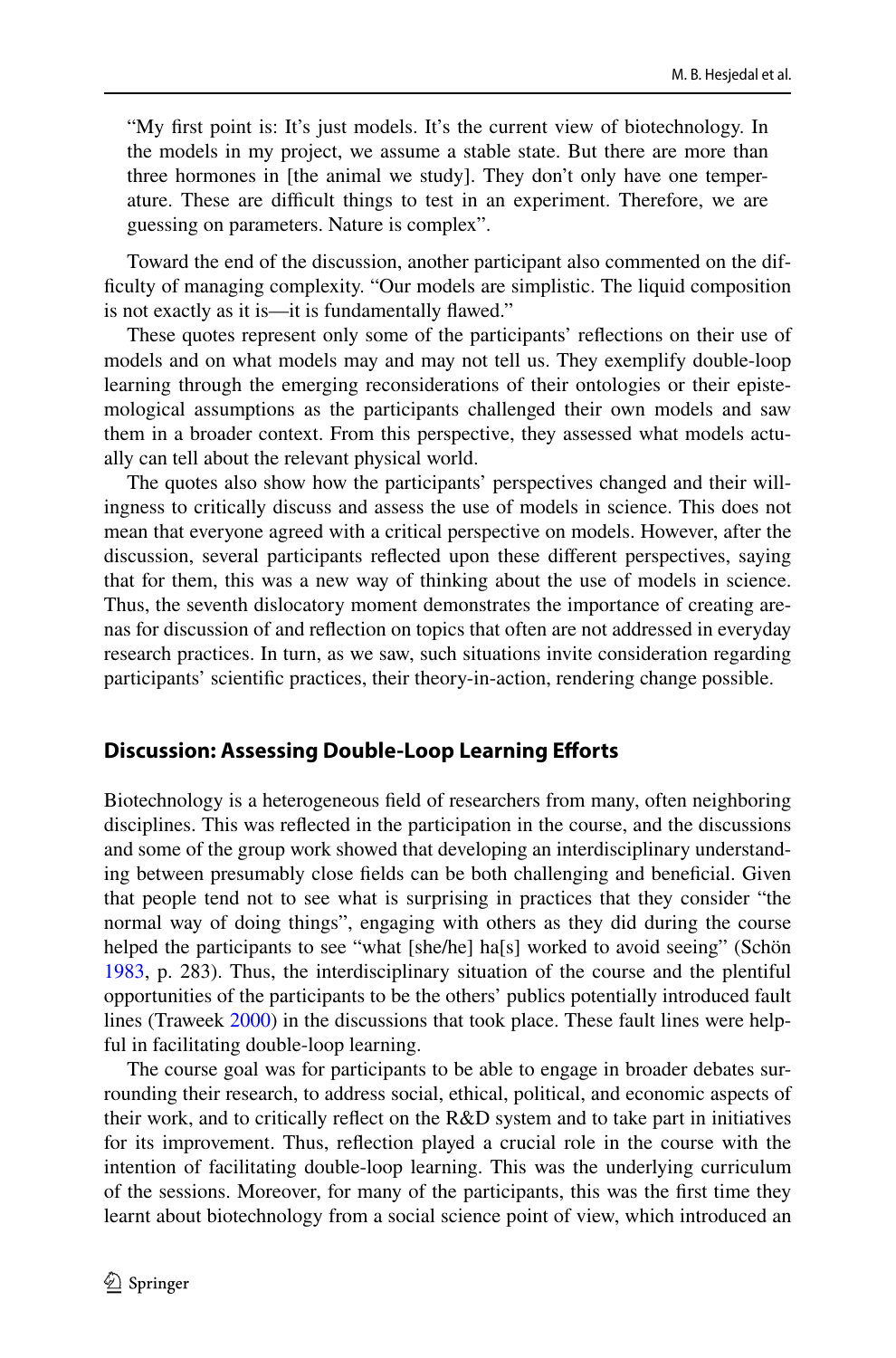additional interdisciplinary fault line. This challenged participants to consider their scientifc practices in new ways. The discussion about models mentioned earlier was an example of this. This efect was also present in participants' accounts of their benefts from the course, which supports the assumption that double-loop learning happened throughout the course.

In the dislocatory moments noted above, participants had to refect upon their own practices, values, and ontologies. This helped them develop a meta-perspective on the conduct of such refections. Though we identifed instances of doubleloop learning in each of the seven dislocatory moments, it was their sum, rather than each moment in itself, that provided double-loop learning and refectionin-action to facilitate engagement in RRI. The frst moment initiated a process of refection on the implication of one kind of emerging biotechnology, establishing a starting point for asking critical questions about the relation between Norwegian biotechnology and the wider society and its stakeholders outside of academia.

This process continued in the meeting with the DLN director. Here, participants had the opportunity to ask critical questions regarding the center's role, priorities, funding, aims, and the methods for achieving these. The hands-on exercises challenged participants to articulate the wider (and to the participants) more blurred relationships, but they were close enough to the participants' own projects that they could see the implications for their daily work. Which exercises the participants found most thought provoking or important varied.

If we taught the course again, we would adapt a couple of readings for the frst sessions to improve the frst group exercise. However, in general, based on the experiences presented in this paper, we do not see a need for substantial changes in the set-up of the course. Dislocatory moment six—the discussion about desirable and probable futures—was also a kind of dislocatory moment for the organizers because we were surprised that so few students shared our assumptions about structural problems with responsibility conditions in today's academia. We learnt that we should aim to present students with alternative, contrasting points of views in order to trigger critical refection on the subject. In addition, maybe our evaluation of the situation was too negative.

Admittedly, it is difficult to assess the learning outcome of such a course. First, as we did not interview the participants before the course began, we do not know to what extent their refections during the course actually emanated from the course or from refective practices already in place before the course. Second, to assess outcomes properly, we should have followed participants over time to observe if there were long-term changes in their research practices and their view of science. Nevertheless, we claim some efects of the course, based on participants' accounts of their perceived outcome, because their feedback was overwhelmingly positive. For example, one participant reported that she had gained a new perspective in which science was something also infuenced by social actors. "One of the things I take home from the course […] I think I had this vision of science as free and curious, but I've been enlightened [by learning about other perspectives]. Now I see how much it's about governing and 'catching' words."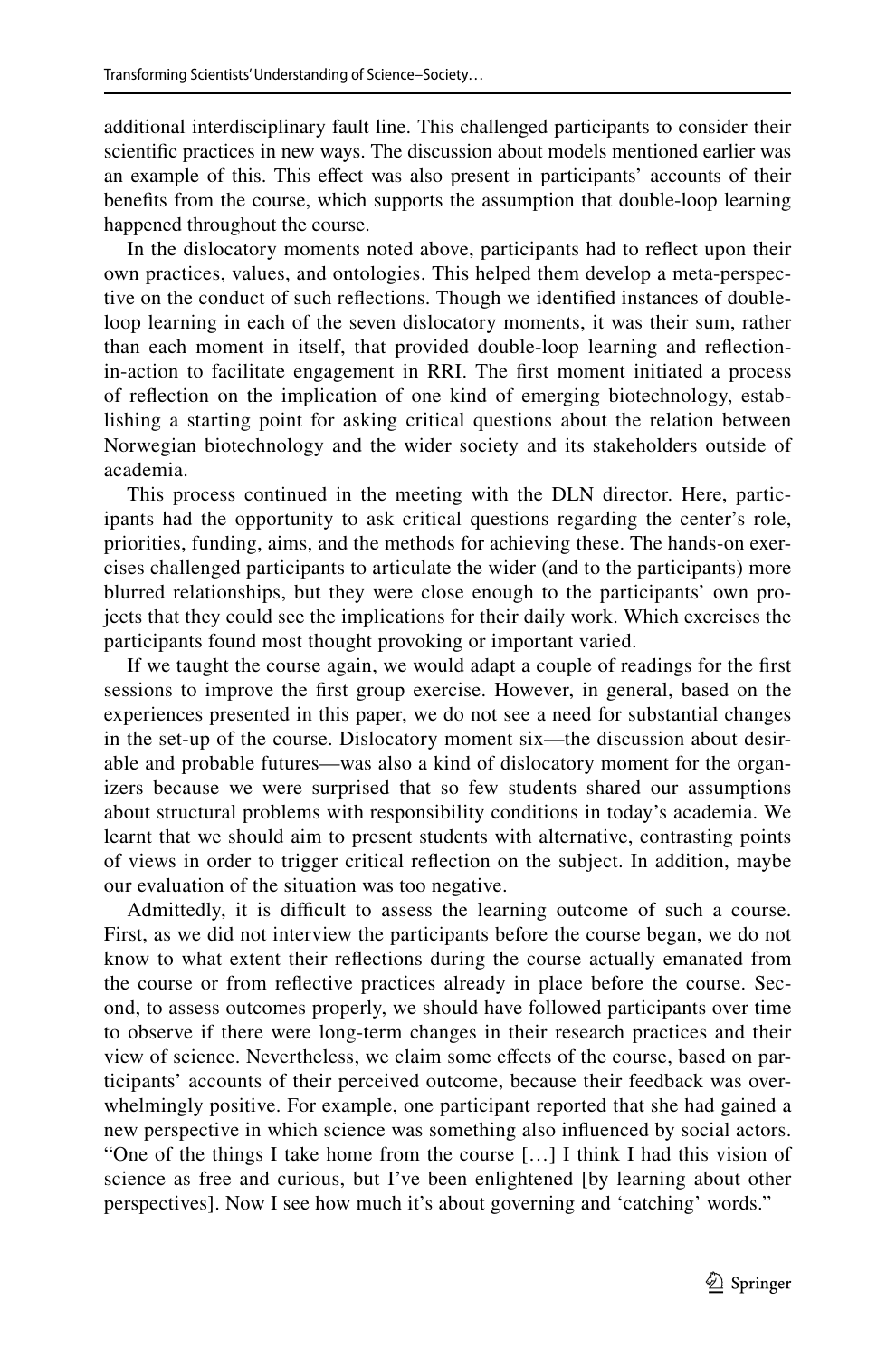Another participant emphasized that she had gained new knowledge about science but complained that she found the new insights difficult to apply in her daily work. "This [the course] has really changed my way of thinking, and my ideas about science and my world. But how to do it in my daily work? But it will change how I speak about science, how I present it". Thus, she interestingly articulated a possible tension between espoused theory acquired during the course and theory-in-use related to her everyday practice, a recognition that could be a frst step in a double-loop learning process. The participants also acknowledged that they had learnt something new about citizenship. As one of them formulated it, "I realize [now] that I'm also a citizen. This [course] has changed my way of thinking about the public. Now I think we are all citizens". It is these two participant accounts that most clearly articulated the kind of ontological transformations that the course was aiming at.

#### **Conclusion**

Policy demands for doing RRI in biotechnology emanate from a belief in the necessity of changing scientifc practices and an assumption that this may be achieved by practicing RRI in the context of research projects. However, such achievements are demanding, not least because there is no straight-forward way to translate RRI concerns into competence, going from espoused theory to theory-in-use. The popular idea that RRI can be disseminated and implemented in the form of tools and toolkits risks catering mainly to single-loop learning, due to its emphasis on the implementation of procedures. According to Argyris and Schön ([1974](#page-17-0)), such learning is not effective in providing for change.

The course that we have described and analyzed in this paper was an experiment in teaching RRI, stressing the underlying ideas and the development of refective competence, following the tenets of double-loop learning. Since the course has run only once, with a limited number of participants, we have to be careful about generalizing the experiences. However, given what happened through the seven dislocatory moments and the feedback from the participants, we suggest that there is considerable potential gain from educating early-career researchers by providing them with the resources to refect on their theoriesin-use of their daily practices. Facilitating double-loop learning in this manner seems important, given that the objective of RRI policies is to produce real change.

In the actual world of research, innovation, and higher education, RRI is but one of many policy principles, and a quite weak one at that. Implementing RRI into early-career researchers' mental models and not merely into their repertoire of espoused theory seems desirable from the point of view of RRI policies. However, one potential challenge is with the dominant policy narratives of innovation for economic growth, where RRI may be considered a detour. In a review of a broader set of eforts to teach critical refection on science and technology, it was observed that such efforts indeed may be marginalized because of their success: "constantly under threat 'every time there is a new dean" (Mejlgaard et al.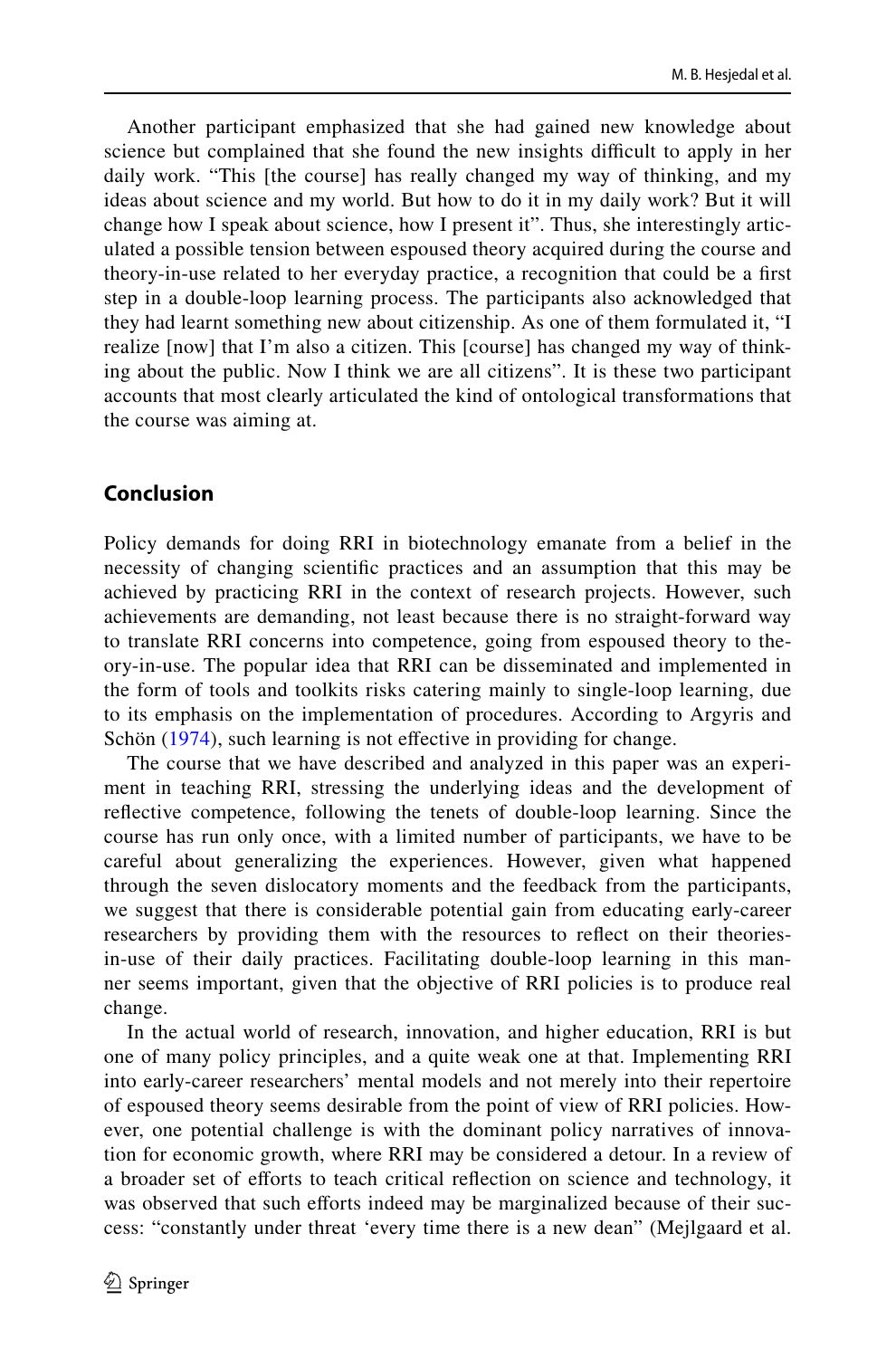[2016,](#page-19-8) p. 19). Still, during the conduct of our course, participants were not concerned that its content could be a problem to potential transitions from research to innovation.

Our course was driven by the desire to move beyond ritualistic reproduction of espoused theory. Mejlgaard et al. ([2018\)](#page-19-5) tried to capture this quality by advocating RRI as *phronesis*, that is, as practical wisdom, as opposed to the *episteme* of knowing RRI policies. Our contribution is to propose an approach to obtain that desired change, namely through the facilitation, stimulation, and support of double-loop learning through careful selection of course content and form. Whether the participants actually are able to use the espoused theory of the course to change their theories-in-use in order to reform their daily practices, remains to be seen.

New experiments with more participants, as well as subsequent research on these teaching experiments, are needed. We believe that they will provide additional insights about how to internalize theories-in-use in the context of refecting about science–society relations. We are however confdent that we observed authentic engagement during the course. Moreover, we interpret some of the discussions during the course to indicate that the participants gained knowledge of matters of concern related to biotechnology (Latour [2004](#page-18-20), [2008\)](#page-18-21), or what Solbu [\(2018b](#page-19-22)) calls epi-knowing. In turn, this should result in an increased awareness of the importance of refecting about science–society relations.

# **Epilogue**

About a year after the course, the frst author by chance met seven of the participants on diferent occasions and took the opportunity to conduct spontaneous interviews (Henriksen and Tøndel [2017](#page-18-22)) with them: Had the course in any way infuenced them and their daily work? The general response was that they had learnt a lot and were glad to have taken the course. They said that they would take it again, although they found the lessons challenging to apply in their daily research practices. Their assessment of the efectiveness of the course varied. One participant commented that she felt that she did not learn much scientifcally from the course and that it had no efect on her daily work. Other participants reported that the course had infuenced them considerably. One of them said that "[s]he [one of the lecturers] opened some doors for me that defnitely were not open before [regarding perspectives on science and society]." Another participant added that the RRI course had impacted her and that it "so often and in so many situations pops into my head. I think about it almost every day". Yet another participant told that during the last year he had repeatedly contacted the research school of DLN to request similar courses or activities, and to fnd out if the course would be held again.

**Acknowledgements** Open Access funding provided by NTNU Norwegian University of Science and Technology (incl St. Olavs Hospital - Trondheim University Hospital). Our research was supported by Research Council of Norway (Grant Number 270623) and Horizon 2020, through the project "Fostering improved training tools for responsible research and innovation". We are grateful to the participants in the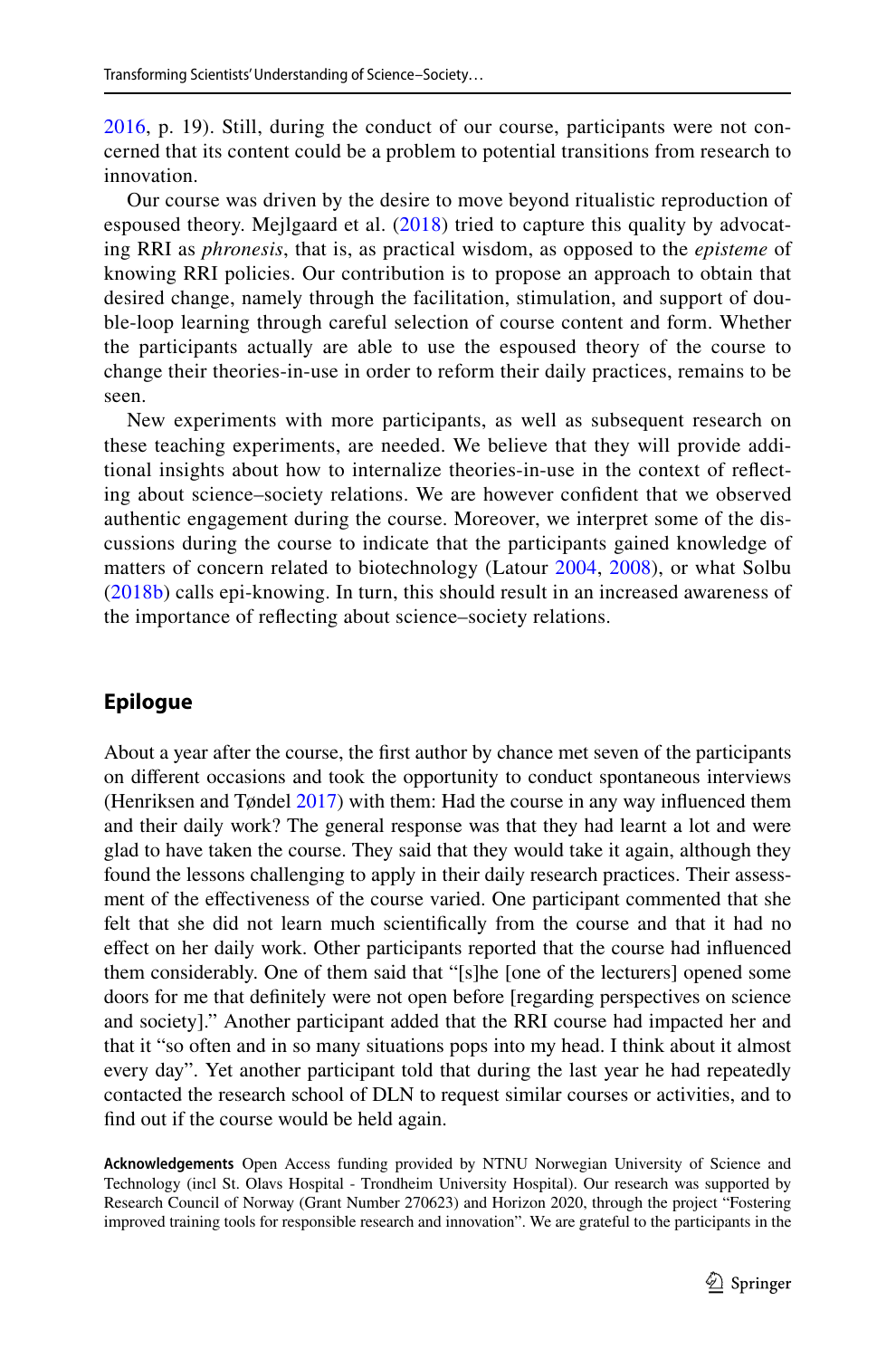course, to the participants who read and commented on the fnal draft, and to four anonymous reviewers for their useful comments.

#### **Compliance with Ethical Standards**

**Confict of interest** The authors declare that they have no confict of interest.

**Informed Consent** Informed consent was obtained from all participants included in the study.

**Open Access** This article is licensed under a Creative Commons Attribution 4.0 International License, which permits use, sharing, adaptation, distribution and reproduction in any medium or format, as long as you give appropriate credit to the original author(s) and the source, provide a link to the Creative Commons licence, and indicate if changes were made. The images or other third party material in this article are included in the article's Creative Commons licence, unless indicated otherwise in a credit line to the material. If material is not included in the article's Creative Commons licence and your intended use is not permitted by statutory regulation or exceeds the permitted use, you will need to obtain permission directly from the copyright holder. To view a copy of this licence, visit [http://creativecommons.org/licen](http://creativecommons.org/licenses/by/4.0/) [ses/by/4.0/](http://creativecommons.org/licenses/by/4.0/).

### **References**

- <span id="page-17-1"></span>Åm, H. (2019a). Ethics as ritual: Smoothing over moments of dislocation in biomedicine. *Sociology of Health and Illness, 41*(3), 455–469.
- <span id="page-17-2"></span>Åm, H. (2019b). Limits of decentered governance in science–society policies. *Journal of Responsible Innovation, 6*(2), 163–178.
- <span id="page-17-10"></span>Argyris, C., Putnam, R., & Smith, D. M. (1990). *Action science*. San Francisco: Jossey-Bass Publishers.
- <span id="page-17-0"></span>Argyris, C., & Schön, D. (1974). *Theory in practice: Increasing professional efectiveness*. San Francisco: Jossey-Bass Publishers.
- <span id="page-17-11"></span>Baltimore, D., Berg, P., Botchan, M., Carroll, D., Charo, R. A., Church, G., et al. (2015). Biotechnology. A prudent path forward for genomic engineering and germline gene modifcation. *Science, 348*(6230), 36–38.
- <span id="page-17-6"></span>Basten, D., & Haaman, T. (2018). Approaches for organizational learning: A literature review. *Sage Open, 2018,* 1–20. [https://doi.org/10.1177/2158244018794224.](https://doi.org/10.1177/2158244018794224)
- <span id="page-17-9"></span>Beauchamp, C. (2015). Refection in teacher education: Issues emering from a review of current literature. *Refective Practice, 16*(1), 123–141.
- <span id="page-17-4"></span>Bernstein, M. J., Reifschneider, K., Bennett, I., & Wetmore, J. M. (2017). Science Outside the Lab. Helping graduate students in science and engineering understand the complexities of science policy. *Science and Engineering Ethics, 23*(3), 861–882.
- <span id="page-17-7"></span>Bharuthram, S. (2018). Refecting on the process of teaching refection in higher education. Refective practice. *International and Multidisciplinary Perspectives, 19*(6), 806–817.
- <span id="page-17-12"></span>Biotechnology Advisory Board (2018): The Gene Technology Act. Invitation to Public Debate. [http://](http://www.bioteknologiradet.no/filarkiv/2010/07/genteknologiloven-engelsk-hele-for-web-v-2.pdf) [www.bioteknologiradet.no/filarkiv/2010/07/genteknologiloven-engelsk-hele-for-web-v-2.pdf](http://www.bioteknologiradet.no/filarkiv/2010/07/genteknologiloven-engelsk-hele-for-web-v-2.pdf). Retrieved February 26, 2020.
- <span id="page-17-3"></span>Blok, V., & Lemmens, P. (2015). The emerging concept of responsible innovation. Three reasons why it is questionable and calls for a radical transformation of the concept of innovation. In B.-J. Koops, I. Oosterlaken, H. Romijn, T. Swierstra, & J. van den Hoven (Eds.), *Responsible innovation 2: Concepts, approaches, and applications* (pp. 19–35). London: Springer.
- <span id="page-17-8"></span>Boud, D., & Walker, D. (2006). Promoting refection in professional courses: The challenge of context. *Studies in Higher Education, 23*(2), 191–206.
- <span id="page-17-5"></span>Callon, M., Lascoumes, P., & Barthe, Y. (2009). *Acting in an uncertain world. An essay on technical democracy*. Cambridge: The MIT Press.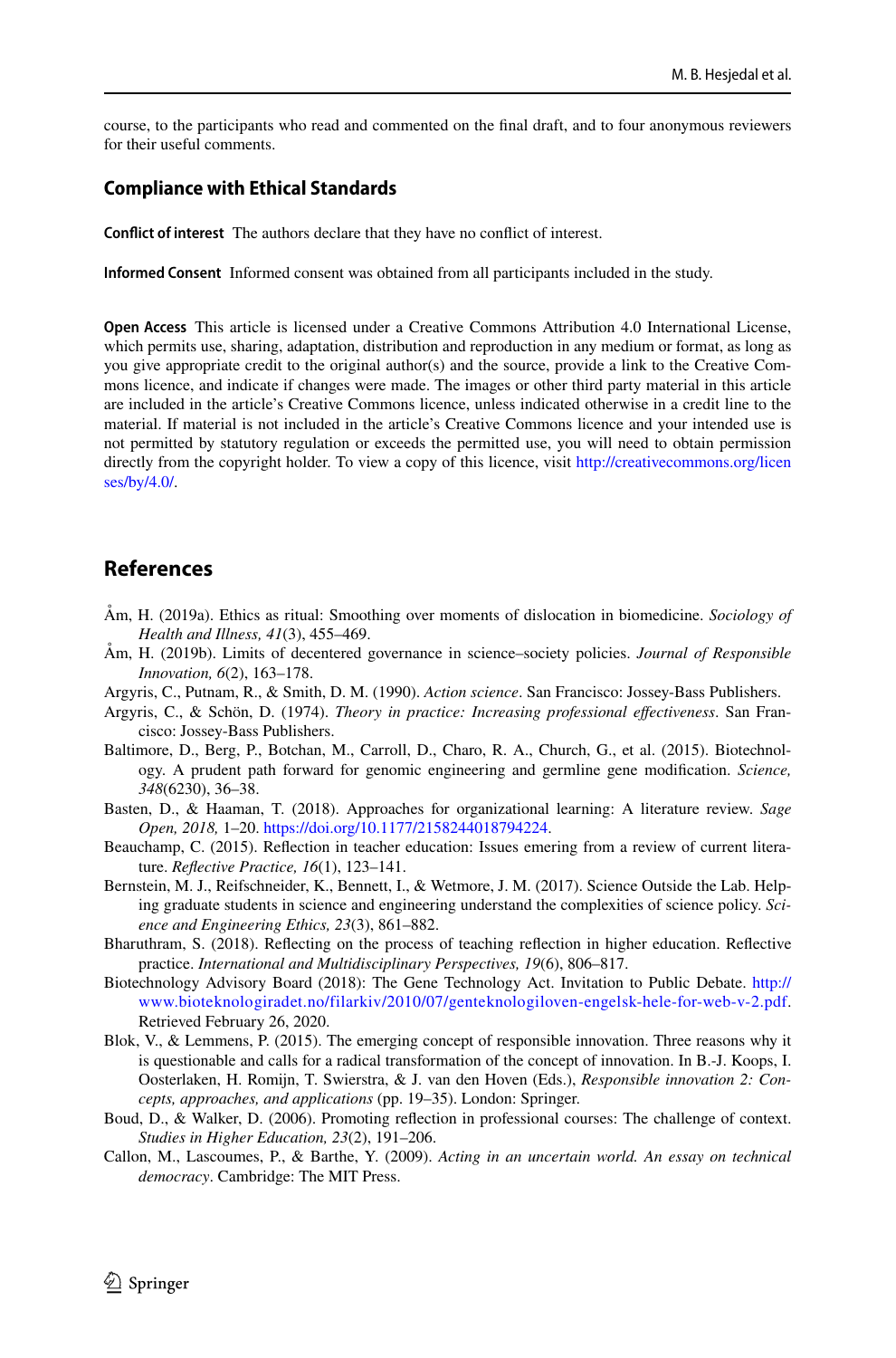- <span id="page-18-2"></span>Davies, S. R., & Horst, M. (2015). Responsible innovation in the US, UK and Denmark: Governance landscapes. In B.-J. Koops, I. Oosterlaken, H. Romijn, T. Swierstra, & J. van den Hoven (Eds.), *Responsible innovation 2: Concepts, approaches, and applications* (pp. 37–56). London: Springer.
- <span id="page-18-8"></span>de Jong, I. M., Kupper, F., & Broerse, J. (2016). Inclusive deliberation and action in emerging RRI practices: The case of neuroimaging in security management. *Journal of Responsible Innovation, 3*(1), 26–49.
- <span id="page-18-7"></span>de Vocht, M., Laherto, A., & Parchmann, I. (2017). Exploring teachers' concerns about bringing responsible research and innovation to european science classrooms. *Journal of Science Teacher Education, 28*(4), 326–346.
- <span id="page-18-13"></span>Dewey, J. (1933). *How we think: A restatement of the relation of refective thinking to the educative process*. Boston: D.C. Heath & Co Publishers.
- <span id="page-18-15"></span>Edwards, G., & Thomas, G. (2010). Can refective practice be taught? *Educational Studies, 36*(4), 403–414.
- <span id="page-18-11"></span>Felt, U., Barben, D., Irwin, A., Joly, P.-B., Rip, A., Stirling, A., & Stöckelová, T. (2013). Science in Society: Caring for our futures in turbulent times. Strasbourg (ESF Science Policy Briefng). [http://archi](http://archives.esf.org/uploads/media/spb50_ScienceInSociety.pdf) [ves.esf.org/uploads/media/spb50\\_ScienceInSociety.pdf](http://archives.esf.org/uploads/media/spb50_ScienceInSociety.pdf). Retrieved February 26, 2020.
- <span id="page-18-10"></span>Felt, U., Wynne, B., et al. (2007). Taking european knowledge society seriously. Report of the expert group on science and governance to the science, economy and society directorate. Directorate-General for Research. European Commission. [https://op.europa.eu/en/publication-detail/-/publicatio](https://op.europa.eu/en/publication-detail/-/publication/5d0e77c7-2948-4ef5-aec7-bd18efe3c442/language-en) [n/5d0e77c7-2948-4ef5-aec7-bd18efe3c442/language-en](https://op.europa.eu/en/publication-detail/-/publication/5d0e77c7-2948-4ef5-aec7-bd18efe3c442/language-en). Retrieved February 26, 2020.
- <span id="page-18-1"></span>Fisher, E., & Rip, A. (2013). Responsible innovation: Multi-level dynamics and soft intervention practices. In R. Owen, J. Bessant, & M. Heintz (Eds.), *Responsible innovation: Managing the responsible emergence of science and innovation in society* (pp. 165–183). London: Wiley.
- <span id="page-18-19"></span>Gibbons, M. (1999). Science's new social contract with society. *Nature, 402*(6761), C81–C84.
- <span id="page-18-3"></span>Glerup, C., Davies, S. R., & Horst, M. (2017). Nothing really responsible goes on here: Scientists experience and practice of responsibility. *Journal of Responsible Innovation, 4*(3), 319–336.
- <span id="page-18-22"></span>Henriksen, I. M., & Tøndel, G. (2017). Spontane dybdeintervjuer. Strategisk interaksjon som sosiologisk forskningsmetode [Spontanous in-depth interviews: Strategic interaction as a sociological research method]. *Norsk Sosiologisk Tidsskrift, 24*(3), 216–232.
- <span id="page-18-4"></span>Heras, M., & Ruiz-Mallén, I. (2017). Responsible research and innovation indicators for science education assessment: how to measure the impact? *International Journal of Science Education*, *39*(18), 2482–2507.
- <span id="page-18-17"></span>Howarth, D. (2000). *Discourse*. Berkshire: Open University Press.
- <span id="page-18-12"></span>Hutchings, B. (2006). Principles of enquiry-based learning. Manchester: The University of Manchester, Centre for excellence in enquiry-based learning. [http://www.ceebl.manchester.ac.uk/resources/paper](http://www.ceebl.manchester.ac.uk/resources/papers/ceeblgr002.pdf) [s/ceeblgr002.pdf.](http://www.ceebl.manchester.ac.uk/resources/papers/ceeblgr002.pdf) Retrieved February 26, 2020.
- <span id="page-18-9"></span>Irwin, A. (2006). The politics of talk. *Social Studies of Science, 36*(2), 299–320.
- <span id="page-18-18"></span>Jasanoff, S., Hurlbut, B., & Saha, K. (2015). Human genetic engineering demands more than a moratorium. *The Guardian* 7 April 2015. [https://ntnu.app.box.com/s/lmbgldezipt4w0w4bgda1l67g1gd7n](https://ntnu.app.box.com/s/lmbgldezipt4w0w4bgda1l67g1gd7nec/file/284530515795) [ec/fle/284530515795.](https://ntnu.app.box.com/s/lmbgldezipt4w0w4bgda1l67g1gd7nec/file/284530515795) Retrieved February 26, 2020.
- <span id="page-18-14"></span>Kolb, D. (1984). *Experiential learning: Experience as the source of learning and development*. Englewood Clifs, New Jersey: Prentice-Hall Inc.
- <span id="page-18-16"></span>Land, R., Meyer, Jan H. F., & Baillie, C. (2010). Editor preface. Threshold concepts and transformational learning. In J. H. F. Meyer, R. Land, & C. Baillie (Eds.), *Threshold concepts and transformational learning* (pp. 9–43). Rotterdam: Sense Publishers.
- <span id="page-18-20"></span>Latour, B. (2004). Why has critique run out of steam? From matters of fact to matters of concern. *Critical Inquiry, 30*(2), 225–248.
- <span id="page-18-21"></span>Latour, B. (2008). What is the style of matters of concern? Two Lectures in Emprircal Philosophy. Assen: Van Gorcum (Spinoza lectures). [http://www.bruno-latour.fr/sites/default/fles/97-SPINOZA-GB.](http://www.bruno-latour.fr/sites/default/files/97-SPINOZA-GB.pdf) [pdf.](http://www.bruno-latour.fr/sites/default/files/97-SPINOZA-GB.pdf) Retrieved February 25, 2020.
- <span id="page-18-5"></span>Limson, J. (2018). Putting responsible research and innovation into practice: a case study for biotechnology research, exploring impacts and RRI learning outcomes of public engagement for science students. *Synthese*. [https://doi.org/10.1007/s11229-018-02063-y.](https://doi.org/10.1007/s11229-018-02063-y)
- <span id="page-18-0"></span>Macnaghten, P., Owen, R., Stilgoe, J., Wynne, B., Azevedo, A., de Campos, A., et al. (2014). Responsible innovation across borders: Tensions, paradoxes and possibilities. *Journal of Responsible Innovation, 1*(2), 191–199.
- <span id="page-18-6"></span>McKenna, E. (2016). Summary Report on Policy for Rewarding Responsible Research and Innovation through academic curricula in Higher Education. [https://www.livingknowledge.org/fleadmin/Datei](https://www.livingknowledge.org/fileadmin/Dateien-Living-Knowledge/Dokumente_Dateien/EnRRICH/Deliverable_5.1_final.pdf)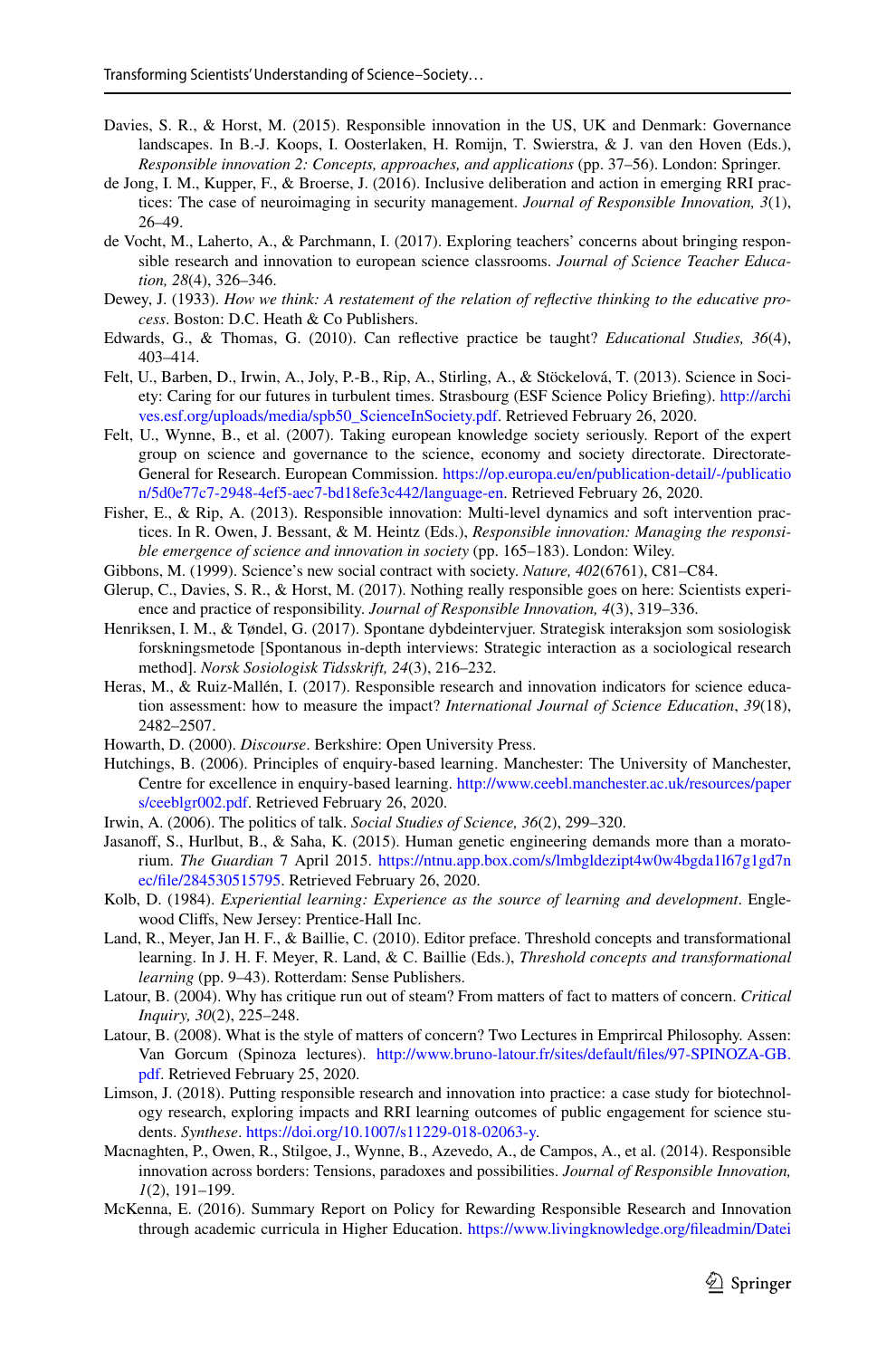[en-Living-Knowledge/Dokumente\\_Dateien/EnRRICH/Deliverable\\_5.1\\_fnal.pdf.](https://www.livingknowledge.org/fileadmin/Dateien-Living-Knowledge/Dokumente_Dateien/EnRRICH/Deliverable_5.1_final.pdf) Retrieved February 26, 2020.

- <span id="page-19-8"></span>Mejlgaard, N., Buljan I., Elías, S. N., I Giralt, M. C., Griessler, E., Hansen, L. S., Lang, A., Marušić, A., de la Poza, G. R., Strand, R., & Wuketich, M. (2016). State of the art review. Higher education institutions and responsible research and innovation. [https://www.fosteropenscience.eu/sites/default/fles](https://www.fosteropenscience.eu/sites/default/files/pdf/3651.pdf) [/pdf/3651.pdf.](https://www.fosteropenscience.eu/sites/default/files/pdf/3651.pdf) Retrieved February 26, 2020.
- <span id="page-19-5"></span>Mejlgaard, N., Christensen, M. V., Strand, R., Buljan, I., Carrió, M., Cayetano, I., et al. (2018). Teaching responsible research and innovation. A phronetic perspective. *Science and Engineering Ethics, 25*(2), 597–615.
- <span id="page-19-11"></span>Nowotny, H., Scott, P., & Gibbons, M. (2001). *Re-thinking science. Knowledge and the public in an age of uncertainty*. Cambridge: Polity.
- <span id="page-19-9"></span>Okada, A., Kowalski, R. P. G., Kirner, C., & Torres, P. L. (2018). Factors infuencing teachers' adoption of AR inquiry games to foster skills for Responsible Research and Innovation. *Interactive Learning Environments, 27*(3), 324–335.
- <span id="page-19-1"></span>Owen, R., Stilgoe, J., Macnaughten, P., Gorman, M., Fisher, E., & Guston, D. (2013). A framework for responsible innovation. In R. Owen, J. Bessant, & M. Heintz (Eds.), *Responsible innovation: Managing the responsible emergence of science and innovation in society* (pp. 27–50). Chichester: Wiley.
- <span id="page-19-2"></span>Ribeiro, B., Smith, R., & Millar, K. (2016). A mobilising concept? Unpacking academic representations of responsible research and innovation. *Science and Engineering Ethics, 23*(1), 81–103.
- <span id="page-19-10"></span>Rip, A., Misa, T. J., & Schot, J. (1995). *Managing technology in society. The approach of constructive technology assessment*. London: Pinter Publishers.
- <span id="page-19-18"></span>Rommetveit, K., Strand, R., Fjelland, R., & Funtowicz, S. (2013). What can history teach us about the prospects of a European Research Area? Report procured by the European Commission Joint Research Centre, Institute for the Protection and the Security of the Citizen. [https://core.ac.uk/downl](https://core.ac.uk/download/pdf/38629678.pdf) [oad/pdf/38629678.pdf](https://core.ac.uk/download/pdf/38629678.pdf). Retrieved February 26, 2020.
- <span id="page-19-19"></span>Sarewitz, D. (2015). CRISPR: Science can't solve it. *Nature*, 522(7557). [https://www.nature.com/news/](https://www.nature.com/news/crispr-science-can-t-solve-it-1.17806) [crispr-science-can-t-solve-it-1.17806](https://www.nature.com/news/crispr-science-can-t-solve-it-1.17806). Retrieved February 26, 2020.
- <span id="page-19-14"></span>Schön, D. (1983). *The refective practitioner. How professionals think in action*. London: Routledge.
- <span id="page-19-15"></span>Schön, D. (1987). *Educating the refective practitioner*. San Francisco: Jossey-Bass.
- <span id="page-19-12"></span>Schuurbiers, D. (2011). What happens in the lab: Applying midstream modulation to enhance critical refection in the laboratory. *Science and Engineering Ethics, 17*(4), 769–788.
- <span id="page-19-16"></span>Smith, M., & Trede, F. (2013). Reflective practice in the transition phase from university student to novice graduate: Implications for teaching refective practice. *Higher Education Research and Development, 32*(4), 632–645.
- <span id="page-19-3"></span>Solbu, G. (2018a). Science and Managing society in norwegian bio- and nanotechnology research. Ph.D. dissertation 2018:154. Trondheim: Norwegian University of Science and Technology.
- <span id="page-19-22"></span>Solbu, G. (2018b). The physiology of imagined publics. *Science & Technology Studies, 31*(2), 39–54.
- <span id="page-19-7"></span>Stilgoe, J., Owen, R., & Macnaghten, P. (2013). Developing a framework for responsible innovation. *Research Policy, 42*(9), 1568–1580.
- <span id="page-19-17"></span>Sunderland, M. E., Taebi, B., Carson, C., & Kastenberg, W. (2014). Teaching global perspectives: Engineering ethics across international and academic borders. *Journal of Responsible Innovation, 1*(2), 228–239.
- <span id="page-19-6"></span>Tassone, V. C., O'Mahony, V., McKenna, E., Eppink, H. J., & Wals, A. E. J. (2018). (Re-)designing higher education curricula in times of systemic dysfunction. A responsible research and innovation perspective. *Higher Education, 76*(2), 337–352.
- <span id="page-19-21"></span>Traweek, S. (2000). Faultlines. In R. Reid & S. Traweek (Eds.), *Doing science + culture: How cultural and interdisciplinary studies are changing the way we look at science and medicine* (pp. 21–48). New York: Routledge.
- <span id="page-19-4"></span>Van Hove, L., & Wickson, F. (2017). Responsible research is not good science: Divergences inhibiting the enactment of RRI in nanosafety. *Nanoethics, 11*(3), 213–228.
- <span id="page-19-20"></span>Vermeulen, N. (2009) *Supersizing Science. On building large*-*scale research projects in Biology*. Boca Raton, Florida: Dissertation.com.
- <span id="page-19-0"></span>von Schomberg, R. (2011). Prospects for technology Assessment in a framework of responsible research and innovation. In M. Dusseldorp & R. Beecroft (Eds.), *Technikfolgen abschätzen lehren: Bildungspotenziale transdisziplinärer Methode* (pp. 39–61). Wiesbaden: Springer.
- <span id="page-19-13"></span>Wood, D. F. (2003). Problem based learning. *British Medical Journal, 326*(7384), 328–330.